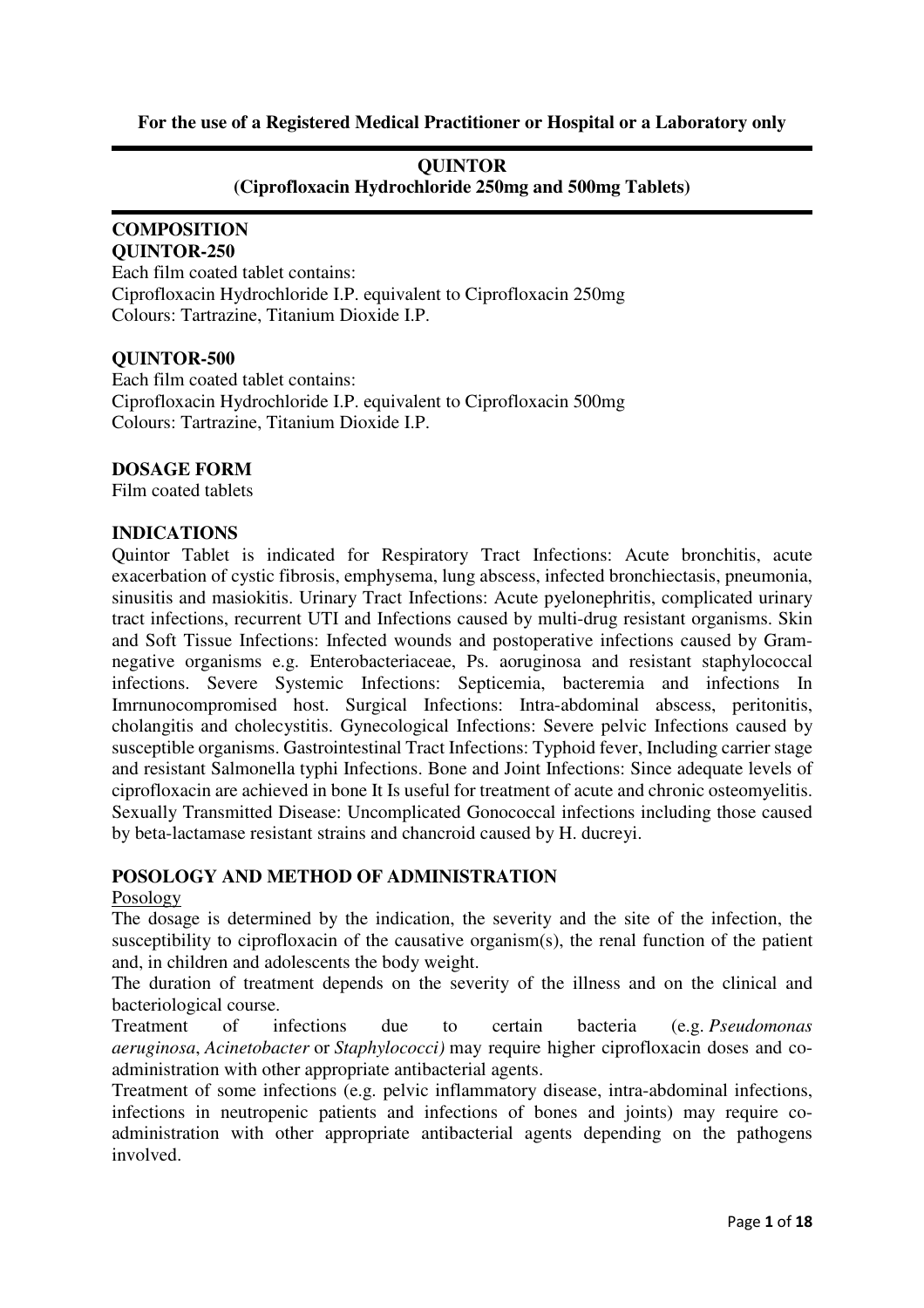| <b>Adults</b>                                                       |                                                                                                                                                                                                                                   |                                                                                                   |                                                                                                                                |  |
|---------------------------------------------------------------------|-----------------------------------------------------------------------------------------------------------------------------------------------------------------------------------------------------------------------------------|---------------------------------------------------------------------------------------------------|--------------------------------------------------------------------------------------------------------------------------------|--|
| <b>Indications</b>                                                  |                                                                                                                                                                                                                                   | Daily dose in mg                                                                                  | Total duration<br>of<br>treatment<br>(potentially<br>including<br>initial<br>parenteral<br>treatment<br>with<br>ciprofloxacin) |  |
| Infections of the lower respiratory tract                           |                                                                                                                                                                                                                                   | 500 mg twice daily to 7 to 14 days<br>750 mg twice daily                                          |                                                                                                                                |  |
| respiratory tract                                                   | Infections of the upper Acute exacerbation of $500$ mg twice daily to $7$ to 14 days<br>chronic sinusitis                                                                                                                         | 750 mg twice daily                                                                                |                                                                                                                                |  |
|                                                                     | Chronic<br>otitis media                                                                                                                                                                                                           | suppurative $500 \text{ mg}$ twice daily to $7 \text{ to } 14 \text{ days}$<br>750 mg twice daily |                                                                                                                                |  |
|                                                                     | Malignant<br>otitis                                                                                                                                                                                                               | external [750 mg twice daily                                                                      | 3<br>28 days<br>up<br>to<br>months                                                                                             |  |
| Urinary<br>infections                                               | tract Uncomplicated cystitis $250$ mg twice daily to 3 days                                                                                                                                                                       | 500 mg twice daily                                                                                |                                                                                                                                |  |
|                                                                     |                                                                                                                                                                                                                                   | In pre-menopausal women, 500 mg single<br>dose may be used                                        |                                                                                                                                |  |
|                                                                     | Complicated cystitis, 500 mg twice daily<br>Uncomplicated<br>pyelonephritis                                                                                                                                                       |                                                                                                   | 7 days                                                                                                                         |  |
|                                                                     | Complicated<br>pyelonephritis                                                                                                                                                                                                     | 500 mg twice daily to at least 10 days, it can<br>750 mg twice daily                              | continued<br>for<br>be<br>longer than 21 days<br>in<br>specific<br>some<br>circumstances (such<br>as abscesses)                |  |
|                                                                     | Prostatitis                                                                                                                                                                                                                       | 500 mg twice daily to 2 to 4 weeks (acute)<br>750 mg twice daily                                  | to 4 to 6 weeks<br>(chronic)                                                                                                   |  |
| Genital<br>infections                                               | tract Gonococcal<br>and cervicitis                                                                                                                                                                                                | uretritis 500 mg as a single $ 1 \text{ day}$ (single dose)<br>dose                               |                                                                                                                                |  |
|                                                                     | Epididymo-orchitis<br>and<br>inflammatory diseases                                                                                                                                                                                | 500 mg twice daily to at least 14 days<br>pelvic 750 mg twice daily                               |                                                                                                                                |  |
| Infections<br>of<br>gastro-intestinal tract bacterial<br>infections | the Diarrhoea caused by 500 mg twice daily<br>pathogens<br>and intra-abdominal including Shigella spp.<br>other<br>than Shigella<br><i>dysenteriae</i> type 1 and<br>empirical treatment of<br>severe<br>travellers'<br>diarrhoea |                                                                                                   | 1 day                                                                                                                          |  |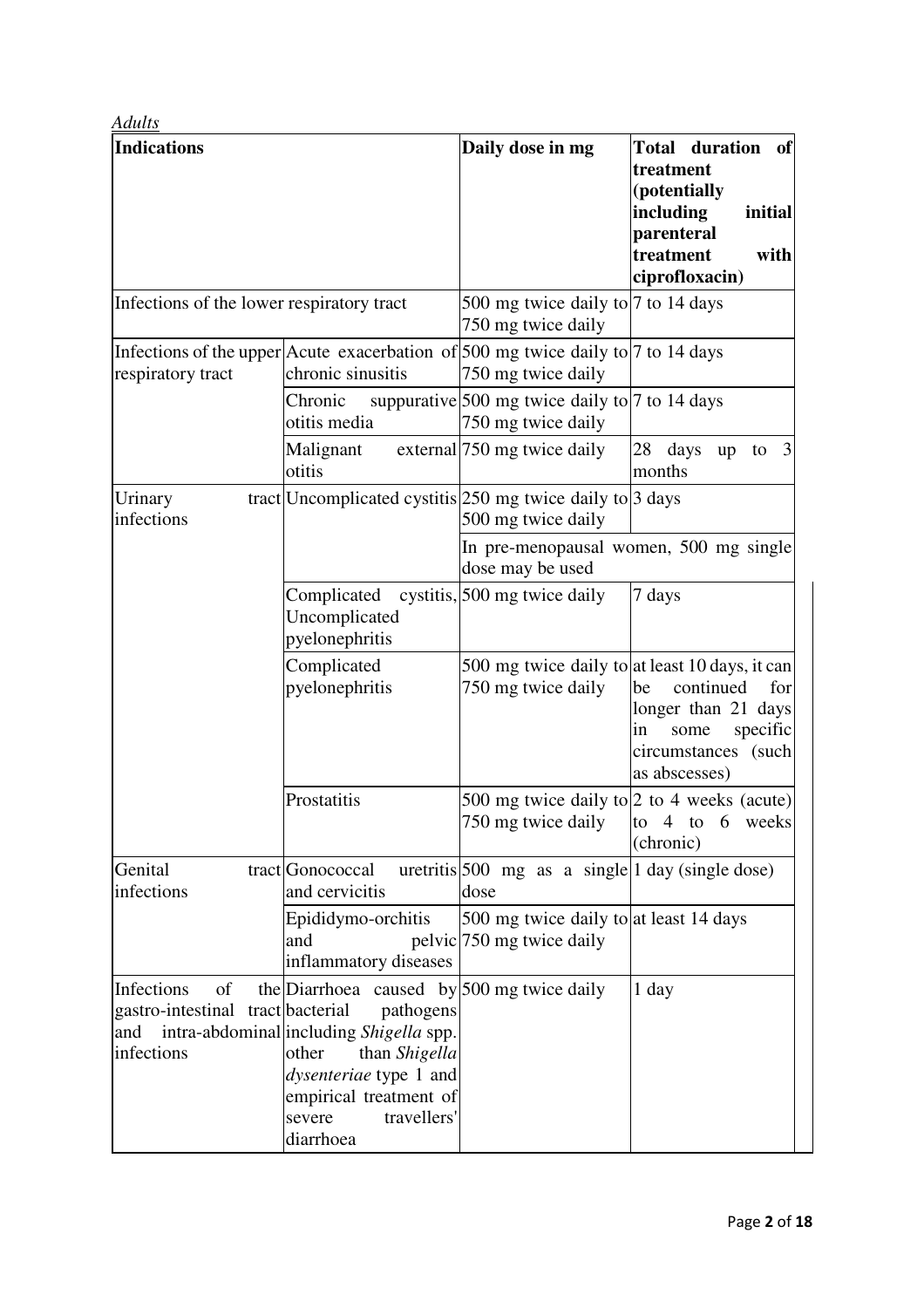| Diarrhoea<br>by Shigella<br>dysenteriae type 1                                                                                                                                                                                                                                           |           |      | caused 500 mg twice daily | 5 days                                                                |                 |
|------------------------------------------------------------------------------------------------------------------------------------------------------------------------------------------------------------------------------------------------------------------------------------------|-----------|------|---------------------------|-----------------------------------------------------------------------|-----------------|
| Diarrhoea<br>by Vibrio cholerae                                                                                                                                                                                                                                                          |           |      | caused 500 mg twice daily | 3 days                                                                |                 |
| Typhoid fever                                                                                                                                                                                                                                                                            |           |      | 500 mg twice daily        | 7 days                                                                |                 |
| Intra-abdominal<br>infections<br>Gram-negative<br>bacteria                                                                                                                                                                                                                               | due       |      | to 750 mg twice daily     | 500 mg twice daily to $ 5$ to 14 days                                 |                 |
| Infections of the skin and soft tissue                                                                                                                                                                                                                                                   |           |      | 750 mg twice daily        | 500 mg twice daily to 7 to 14 days                                    |                 |
| Bone and joint infections                                                                                                                                                                                                                                                                |           |      | 750 mg twice daily        | 500 mg twice daily to $\max$ . of 3 months                            |                 |
| Neutropenic patients with fever that is 500 mg twice daily to Therapy should<br>suspected to be due to a bacterial infection.<br>Ciprofloxacin should be co-administered with<br>antibacterial<br>appropriate<br>agent(s)<br>accordance to official guidance.                            | in        |      | 750 mg twice daily        | continued over<br>entire<br>period<br>neutropenia                     | be<br>the<br>of |
| infections<br>Prophylaxis of invasive<br>to Neisseria meningitidis                                                                                                                                                                                                                       |           | dose |                           | $ E $ due 500 mg as a single 1 day (single dose)                      |                 |
| Inhalation anthrax post-exposure prophylaxis 500 mg twice daily<br>and curative treatment for persons able to<br>receive treatment by oral route when clinically<br>appropriate.<br>Drug administration should begin as soon as<br>possible after<br>suspected<br><b>or</b><br>exposure. | confirmed |      |                           | 60 days from the<br>confirmation<br>of Bacillus<br>anthracis exposure |                 |

*Paediatric population*

| <b>Indications</b>                                                                                                         | Daily dose in mg                                                                                                                                             | of<br>Total duration<br>treatment<br>(potentially including<br>initial<br>parenteral<br>with<br>treatment<br>ciprofloxacin) |
|----------------------------------------------------------------------------------------------------------------------------|--------------------------------------------------------------------------------------------------------------------------------------------------------------|-----------------------------------------------------------------------------------------------------------------------------|
| Cystic fibrosis                                                                                                            | 20 mg/kg body weight twice daily with a 10 to 14 days<br>maximum of 750 mg per dose.                                                                         |                                                                                                                             |
| Complicated<br>tract infections<br>pyelonephritis                                                                          | urinary 10 mg/kg body weight twice daily to 20 mg/kg $ 10 \text{ to } 21 \text{ days} $<br>and body weight twice daily with a maximum of<br>750 mg per dose. |                                                                                                                             |
| Inhalation<br>post-exposure<br>prophylaxis<br>curative treatment for<br>persons able to receive<br>treatment by oral route | anthrax 10 mg/kg body weight twice daily to 15 mg/kg $60$<br>body weight twice daily with a maximum of confirmation<br>and 500 mg per dose.                  | days<br>the<br>from<br>of <i>Bacillus</i><br><i>anthracis</i> exposure                                                      |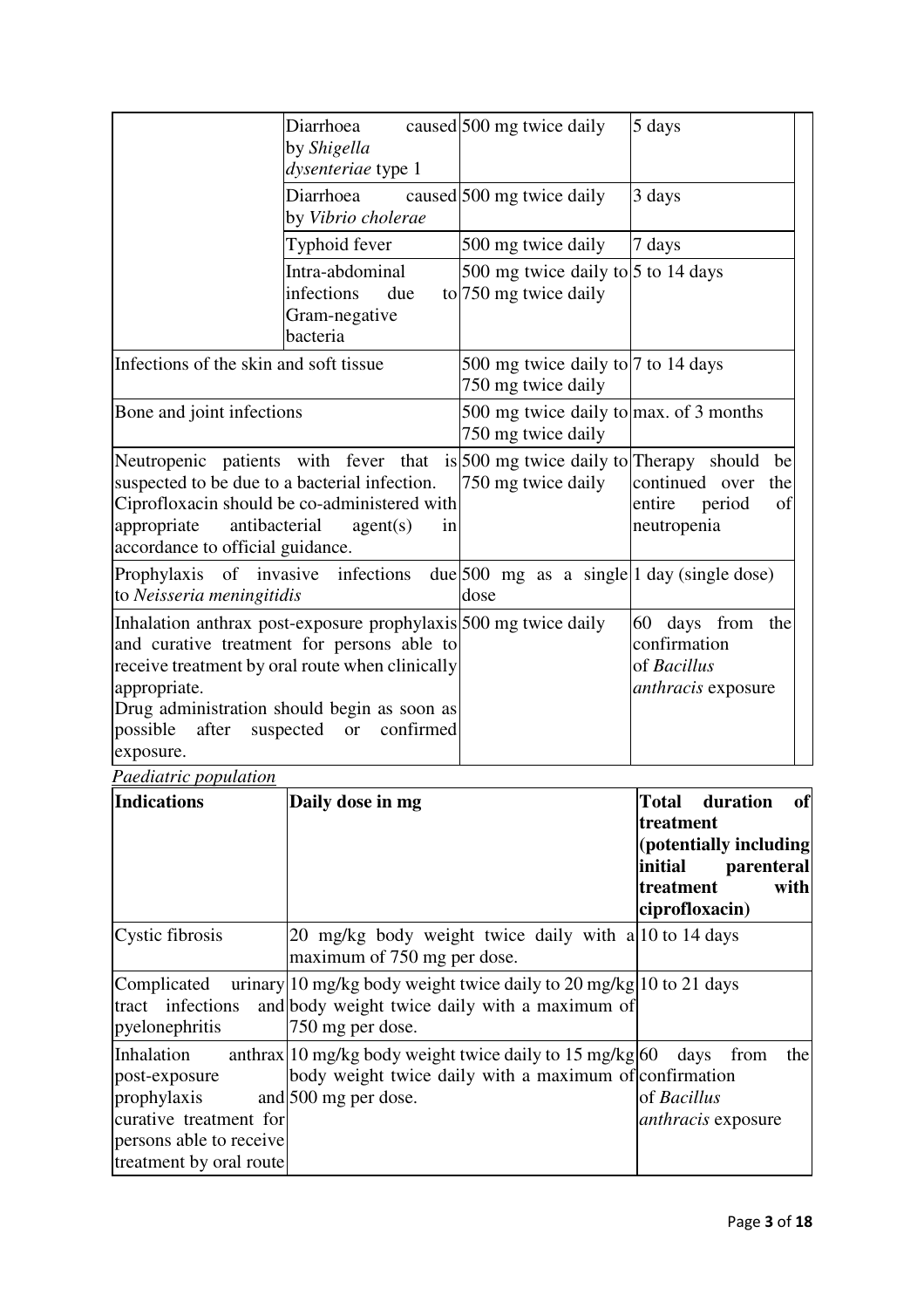| clinically<br>when<br>appropriate.<br>Drug<br>administration should<br>begin as<br>soon<br>as<br>possible<br>after<br>suspected<br><b>or</b> |                                                                                                     |               |
|----------------------------------------------------------------------------------------------------------------------------------------------|-----------------------------------------------------------------------------------------------------|---------------|
| confirmed exposure.                                                                                                                          |                                                                                                     |               |
| Other<br>infections                                                                                                                          | severe 20 mg/kg body weight twice daily with a According to the type<br>maximum of 750 mg per dose. | of infections |

## *Elderly patients*

Elderly patients should receive a dose selected according to the severity of the infection and the patient's creatinine clearance.

*Patients with renal and hepatic impairment*

| $\sim$ $\sim$ $\sim$ |  |                                            |  |  |  |                                                                                       |
|----------------------|--|--------------------------------------------|--|--|--|---------------------------------------------------------------------------------------|
|                      |  |                                            |  |  |  | Recommended starting and maintenance doses for patients with impaired renal function: |
|                      |  | Pattents with renal and nepatic impairment |  |  |  |                                                                                       |

| <b>Creatinine Clearance</b><br>$\left[\text{mL/min}/1.73 \text{ m}^2\right]$ | <b>Serum Creatinine</b>         | <b>Oral Dose</b>                                      |
|------------------------------------------------------------------------------|---------------------------------|-------------------------------------------------------|
|                                                                              | $\lbrack \text{µmol/L} \rbrack$ | $\lceil \text{mg} \rceil$                             |
| >60                                                                          | < 124                           | See Usual Dosage.                                     |
| $30 - 60$                                                                    | 124 to 168                      | $ 250-500 \text{ mg}$ every 12 h                      |
| $<$ 30                                                                       | > 169                           | $ 250-500 \text{ mg}$ every 24 h                      |
| Patients on haemodialysis                                                    | > 169                           | $ 250-500 \text{ mg}$ every 24 h (after)<br>dialysis) |
| Patients on peritoneal dialysis $ > 169$                                     |                                 | $ 250-500 \text{ mg}$ every 24 h                      |

In patients with impaired liver function no dose adjustment is required.

Dosing in children with impaired renal and/or hepatic function has not been studied.

# **CONTRAINDICATIONS**

- Hypersensitivity to the active substance, to other quinolones or to any of the excipients
- Concomitant administration of ciprofloxacin and tizanidine

# **SPECIAL WARNINGS AND PRECAUTIONS FOR USE**

Severe infections and mixed infections with Gram-positive and anaerobic pathogens

Ciprofloxacin monotherapy is not suited for treatment of severe infections and infections that might be due to Gram-positive or anaerobic pathogens. In such infections ciprofloxacin must be co-administered with other appropriate antibacterial agents.

Streptococcal Infections (including Streptococcus pneumoniae)

Ciprofloxacin is not recommended for the treatment of streptococcal infections due to inadequate efficacy*.*

Genital tract infections

Gonococcal uretritis, cervicitis, epididymo-orchitis and pelvic inflammatory diseases may be caused by fluoroquinolone-resistant *Neisseria gonorrhoeae* isolates.

Therefore, ciprofloxacin should be administered for the treatment of gonococcal uretritis or cervicitis only if ciprofloxacin-resistant *Neisseria gonorrhoeae* can be excluded.

For epididymo-orchitis and pelvic inflammatory diseases, empirical ciprofloxacin should only be considered in combination with another appropriate antibacterial agent (e.g. a cephalosporin) unless ciprofloxacin-resistant *Neisseria gonorrhoeae* can be excluded. If clinical improvement is not achieved after 3 days of treatment, the therapy should be reconsidered.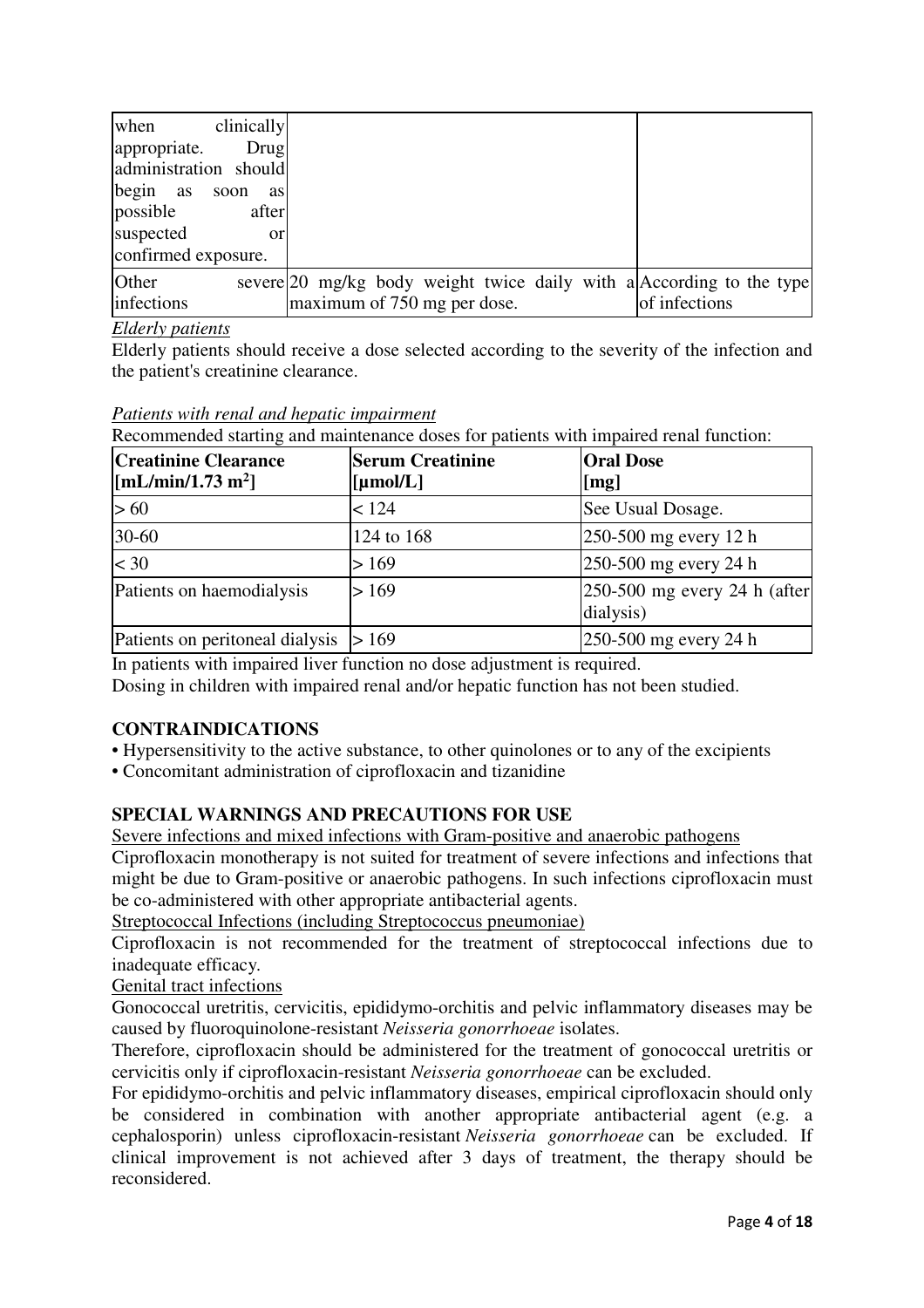## Urinary tract infections

Resistance to fluoroquinolones of *Escherichia coli* – the most common pathogen involved in urinary tract infections – varies across the European Union. Prescribers are advised to take into account the local prevalence of resistance in *Escherichia coli* to fluoroquinolones.

The single dose of ciprofloxacin that may be used in uncomplicated cystitis in pre-menopausal women is expected to be associated with lower efficacy than the longer treatment duration. This is all the more to be taken into account as regards the increasing resistance level of *Escherichia coli* to quinolones.

#### Intra-abdominal infections

There are limited data on the efficacy of ciprofloxacin in the treatment of post-surgical intraabdominal infections.

#### Travellers' diarrhoea

The choice of ciprofloxacin should take into account information on resistance to ciprofloxacin in relevant pathogens in the countries visited.

#### Infections of the bones and joints

Ciprofloxacin should be used in combination with other antimicrobial agents depending on the results of the microbiological documentation.

#### Inhalational anthrax

Use in humans is based on *in-vitro* susceptibility data and on animal experimental data together with limited human data. Treating physicians should refer to national and/or international consensus documents regarding the treatment of anthrax.

### Paediatric population

The use of ciprofloxacin in children and adolescents should follow available official guidance. Ciprofloxacin treatment should be initiated only by physicians who are experienced in the treatment of cystic fibrosis and/or severe infections in children and adolescents.

Ciprofloxacin has been shown to cause arthropathy in weight-bearing joints of immature animals. Safety data from a randomised double-blind study on ciprofloxacin use in children (ciprofloxacin:  $n=335$ , mean age = 6.3 years; comparators:  $n=349$ , mean age = 6.2 years; age range = 1 to 17 years) revealed an incidence of suspected drug-related arthropathy (discerned from joint-related clinical signs and symptoms) by Day +42 of 7.2% and 4.6%. Respectively, an incidence of drug-related arthropathy by 1-year follow-up was 9.0% and 5.7%. The increase of suspected drug-related arthropathy cases over time was not statistically significant between groups. Treatment should be initiated only after a careful benefit/risk evaluation, due to possible adverse events related to joints and/or surrounding tissue.

*Broncho-pulmonary infections in cystic fibrosis*

Clinical trials have included children and adolescents aged 5-17 years. More limited experience is available in treating children between 1 and 5 years of age.

## *Complicated urinary tract infections and pyelonephritis*

Ciprofloxacin treatment of urinary tract infections should be considered when other treatments cannot be used, and should be based on the results of the microbiological documentation.

Clinical trials have included children and adolescents aged 1-17 years.

## *Other specific severe infections*

Other severe infections in accordance with official guidance, or after careful benefit-risk evaluation when other treatments cannot be used, or after failure to conventional therapy and when the microbiological documentation can justify a ciprofloxacin use.

The use of ciprofloxacin for specific severe infections other than those mentioned above has not been evaluated in clinical trials and the clinical experience is limited. Consequently, caution is advised when treating patients with these infections.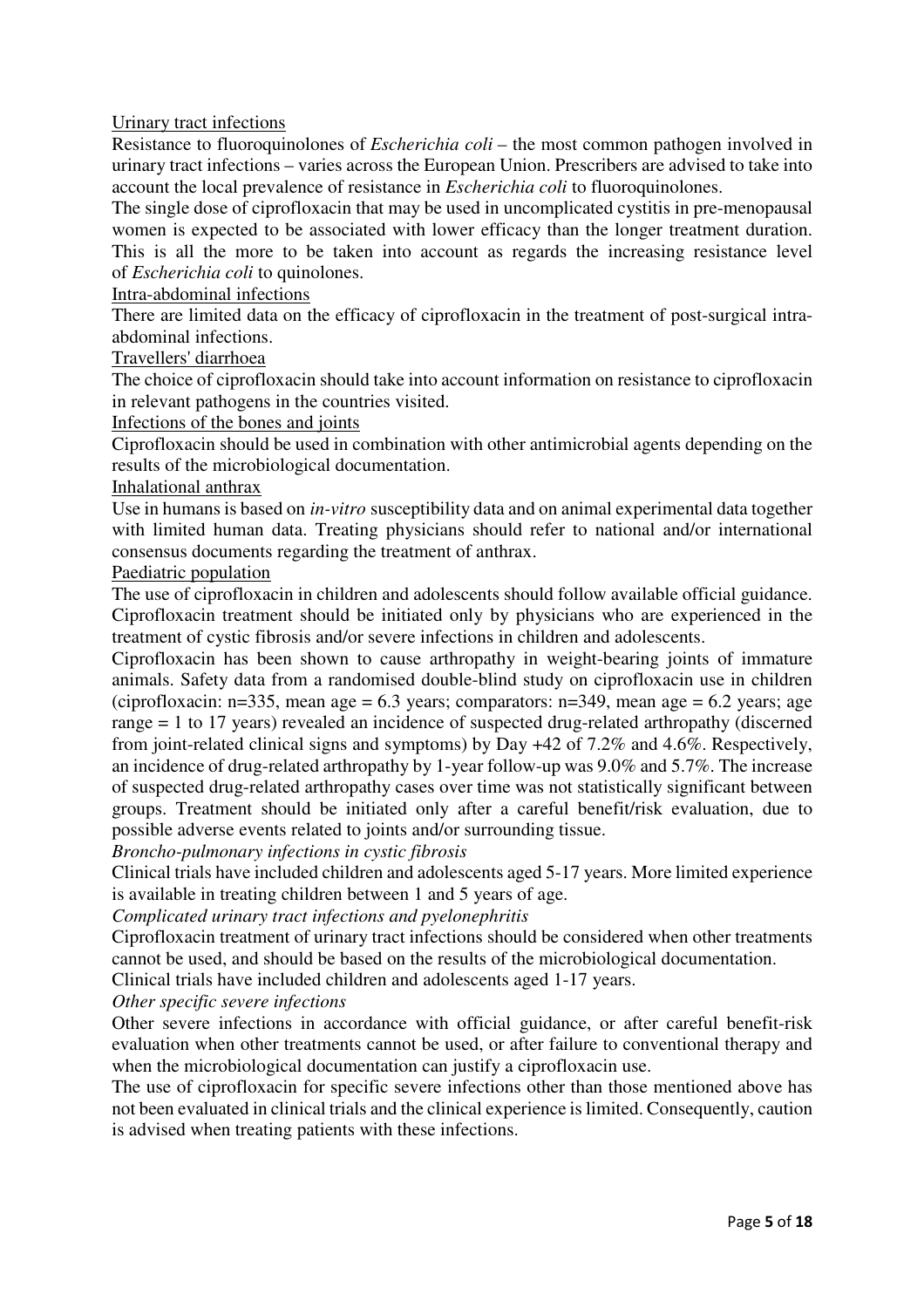## Hypersensitivity

Hypersensitivity and allergic reactions, including anaphylaxis and anaphylactoid reactions, may occur following a single dose and may be life-threatening. If such reaction occurs, ciprofloxacin should be discontinued and an adequate medical treatment is required.

## Musculoskeletal System

Ciprofloxacin should generally not be used in patients with a history of tendon disease/disorder related to quinolone treatment. Nevertheless, in very rare instances, after microbiological documentation of the causative organism and evaluation of the risk/benefit balance, ciprofloxacin may be prescribed to these patients for the treatment of certain severe infections, particularly in the event of failure of the standard therapy or bacterial resistance, where the microbiological data may justify the use of ciprofloxacin.

Tendinitis and tendon rupture (especially Achilles tendon), sometimes bilateral, may occur with ciprofloxacin, even within the first 48 hours of treatment. Inflammation and ruptures of tendon may occur even up to several months after discontinuation of ciprofloxacin therapy. The risk of tendinopathy may be increased in elderly patients or in patients concomitantly treated with corticosteroids.

At any sign of tendinitis (e.g. painful swelling, inflammation), ciprofloxacin treatment should be discontinued. Care should be taken to keep the affected limb at rest.

Ciprofloxacin should be used with caution in patients with myasthenia gravis, because symptoms can be exacerbated.

## Vision disorders

If vision becomes impaired or any effects on the eyes are experienced, an eye specialist should be consulted immediately.

## Photosensitivity

Ciprofloxacin has been shown to cause photosensitivity reactions. Patients taking ciprofloxacin should be advised to avoid direct exposure to either extensive sunlight or UV irradiation during treatment.

## Central Nervous System

Ciprofloxacin like other quinolones are known to trigger seizures or lower the seizure threshold. Cases of status epilepticus have been reported. Ciprofloxacin should be used with caution in patients with CNS disorders which may be predisposed to seizure. If seizures occur ciprofloxacin should be discontinued. Psychiatric reactions may occur even after first administration of ciprofloxacin. In rare cases, depression or psychosis can progress to suicidal ideations/thoughts culminating in attempted suicide or completed suicide. In the occurrence of such cases, ciprofloxacin should be discontinued.

Cases of polyneuropathy (based on neurological symptoms such as pain, burning, sensory disturbances or muscle weakness, alone or in combination) have been reported in patients receiving ciprofloxacin. Ciprofloxacin should be discontinued in patients experiencing symptoms of neuropathy, including pain, burning, tingling, numbness, and/or weakness in order to prevent the development of an irreversible condition.

## Cardiac disorders

Caution should be taken when using fluoroquinolones, including ciprofloxacin, in patients with known risk factors for prolongation of the QT interval such as, for example:

• congenital long QT syndrome

• concomitant use of drugs that are known to prolong the QT interval (e.g. Class IA and III anti-arrhythmics, tricyclic antidepressants, macrolides, antipsychotics)

• uncorrected electrolyte imbalance (e.g. hypokalaemia, hypomagnesaemia)

• cardiac disease (e.g. heart failure, myocardial infarction, bradycardia)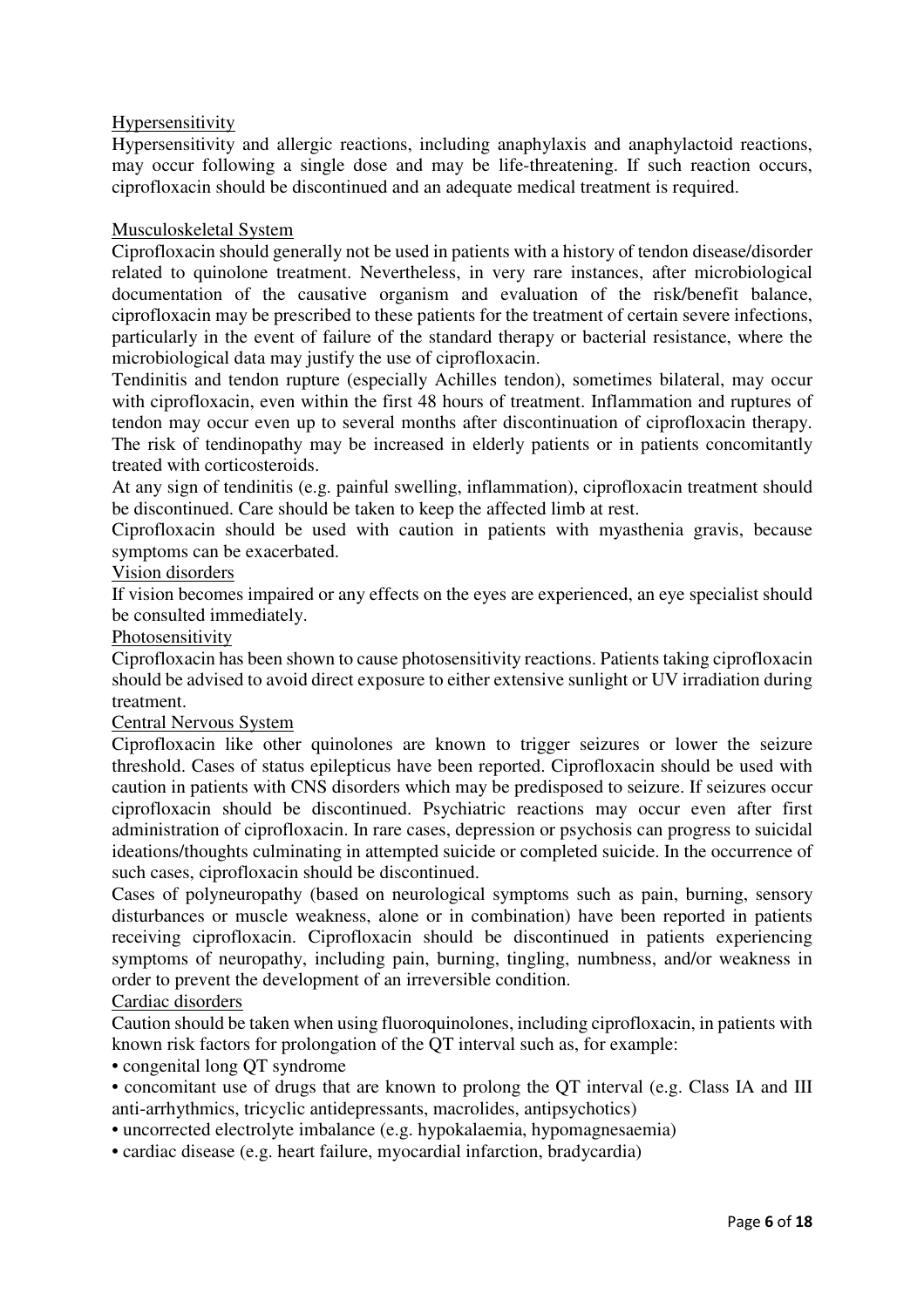Elderly patients and women may be more sensitive to QTc-prolonging medications. Therefore, caution should be taken when using fluoroquinolones, including ciprofloxacin, in these populations.

## Hypoglycemia

As with other quinolones, hypoglycemia has been reported most often in diabetic patients, predominantly in the elderly population. In all diabetic patients, careful monitoring of blood glucose is recommended.

## Gastrointestinal System

The occurrence of severe and persistent diarrhoea during or after treatment (including several weeks after treatment) may indicate an antibiotic-associated colitis (life-threatening with possible fatal outcome), requiring immediate treatment. In such cases, ciprofloxacin should immediately be discontinued, and an appropriate therapy initiated. Anti-peristaltic drugs are contraindicated in this situation.

## Renal and urinary system

Crystalluria related to the use of ciprofloxacin has been reported. Patients receiving ciprofloxacin should be well hydrated and excessive alkalinity of the urine should be avoided. Impaired renal function

Since ciprofloxacin is largely excreted unchanged via renal pathway dose adjustment is needed in patients with impaired renal function to avoid an increase in adverse drug reactions due to accumulation of ciprofloxacin.

## Hepatobiliary system

Cases of hepatic necrosis and life-threatening hepatic failure have been reported with ciprofloxacin. In the event of any signs and symptoms of hepatic disease (such as anorexia, jaundice, dark urine, pruritus, or tender abdomen), treatment should be discontinued.

## Glucose-6-phosphate dehydrogenase deficiency

Haemolytic reactions have been reported with ciprofloxacin in patients with glucose-6 phosphate dehydrogenase deficiency. Ciprofloxacin should be avoided in these patients unless the potential benefit is considered to outweigh the possible risk. In this case, potential occurrence of haemolysis should be monitored.

### Resistance

During or following a course of treatment with ciprofloxacin bacteria that demonstrate resistance to ciprofloxacin may be isolated, with or without a clinically apparent superinfection. There may be a particular risk of selecting for ciprofloxacin-resistant bacteria during extended durations of treatment and when treating nosocomial infections and/or infections caused by *Staphylococcus* and *Pseudomonas* species.

## Cytochrome P450

Ciprofloxacin inhibits CYP1A2 and thus may cause increased serum concentration of concomitantly administered substances metabolised by this enzyme (e.g. theophylline, clozapine, olanzapine, ropinirole, tizanidine, duloxetine, agomelatine). Therefore, patients taking these substances concomitantly with ciprofloxacin should be monitored closely for clinical signs of overdose, and determination of serum concentrations (e.g. of theophylline) may be necessary. Co-administration of ciprofloxacin and tizanidine is contra-indicated.

### Methotrexate

The concomitant use of ciprofloxacin with methotrexate is not recommended.

#### Interaction with tests

The *in-vitro* activity of ciprofloxacin against *Mycobacterium tuberculosis* might give false negative bacteriological test results in specimens from patients currently taking ciprofloxacin.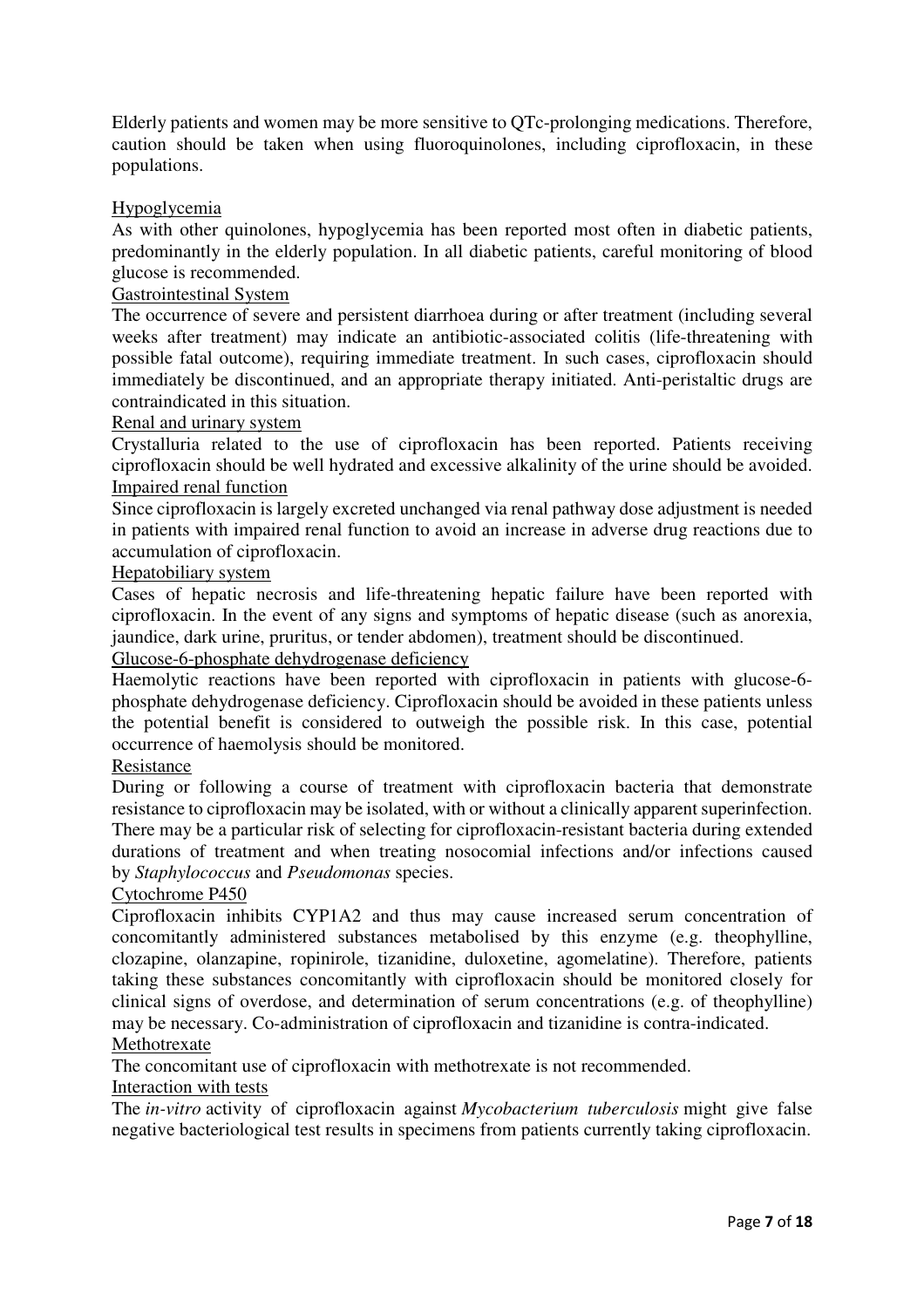## **DRUG-INTERACTION**

### Effects of other products on ciprofloxacin

*Drugs known to prolong QT interval*

Ciprofloxacin, like other fluoroquinolones, should be used with caution in patients receiving drugs known to prolong QT interval (e.g. Class IA and III anti-arrhythmics, tricyclic antidepressants, macrolides, antipsychotics)

## *Chelation Complex Formation*

The simultaneous administration of ciprofloxacin (oral) and multivalent cation-containing drugs and mineral supplements (e.g. calcium, magnesium, aluminium, iron), polymeric phosphate binders (e.g. sevelamer or lanthanum carbonate), sucralfate or antacids, and highly buffered drugs (e.g. didanosine tablets) containing magnesium, aluminium, or calcium reduces the absorption of ciprofloxacin. Consequently, ciprofloxacin should be administered either 1- 2 hours before or at least 4 hours after these preparations. The restriction does not apply to antacids belonging to the class of H2 receptor blockers.

#### *Food and Dairy Products*

Dietary calcium as part of a meal does not significantly affect absorption. However, the concurrent administration of dairy products or mineral-fortified drinks alone (e.g. milk, yoghurt, calcium-fortified orange juice) with ciprofloxacin should be avoided because absorption of ciprofloxacin may be reduced.

#### *Probenecid*

Probenecid interferes with renal secretion of ciprofloxacin. Co-administration of probenecid and ciprofloxacin increases ciprofloxacin serum concentrations.

#### *Metoclopramide*

Metoclopramide accelerates the absorption of ciprofloxacin (oral) resulting in a shorter time to reach maximum plasma concentrations. No effect was seen on the bioavailability of ciprofloxacin.

## *Omeprazole*

Concomitant administration of ciprofloxacin and omeprazole containing medicinal products results in a slight reduction of Cmax and AUC of ciprofloxacin.

Effects of ciprofloxacin on other medicinal products

## *Tizanidine*

Tizanidine must not be administered together with ciprofloxacin. In a clinical study with healthy subjects, there was an increase in serum tizanidine concentration (C<sub>max</sub> increase: 7-fold, range: 4 to 21-fold; AUC increase: 10-fold, range: 6 to 24-fold) when given concomitantly with ciprofloxacin. Increased serum tizanidine concentration is associated with a potentiated hypotensive and sedative effect.

#### *Methotrexate*

Renal tubular transport of methotrexate may be inhibited by concomitant administration of ciprofloxacin, potentially leading to increased plasma levels of methotrexate and increased risk of methotrexate-associated toxic reactions. The concomitant use is not recommended *Theophylline*

Concurrent administration of ciprofloxacin and theophylline can cause an undesirable increase in serum theophylline concentration. This can lead to theophylline-induced side effects that may rarely be life threatening or fatal. During the combination, serum theophylline concentrations should be checked and the theophylline dose reduced as necessary

## *Other xanthine derivatives*

On concurrent administration of ciprofloxacin and caffeine or pentoxifylline (oxpentifylline), raised serum concentrations of these xanthine derivatives were reported.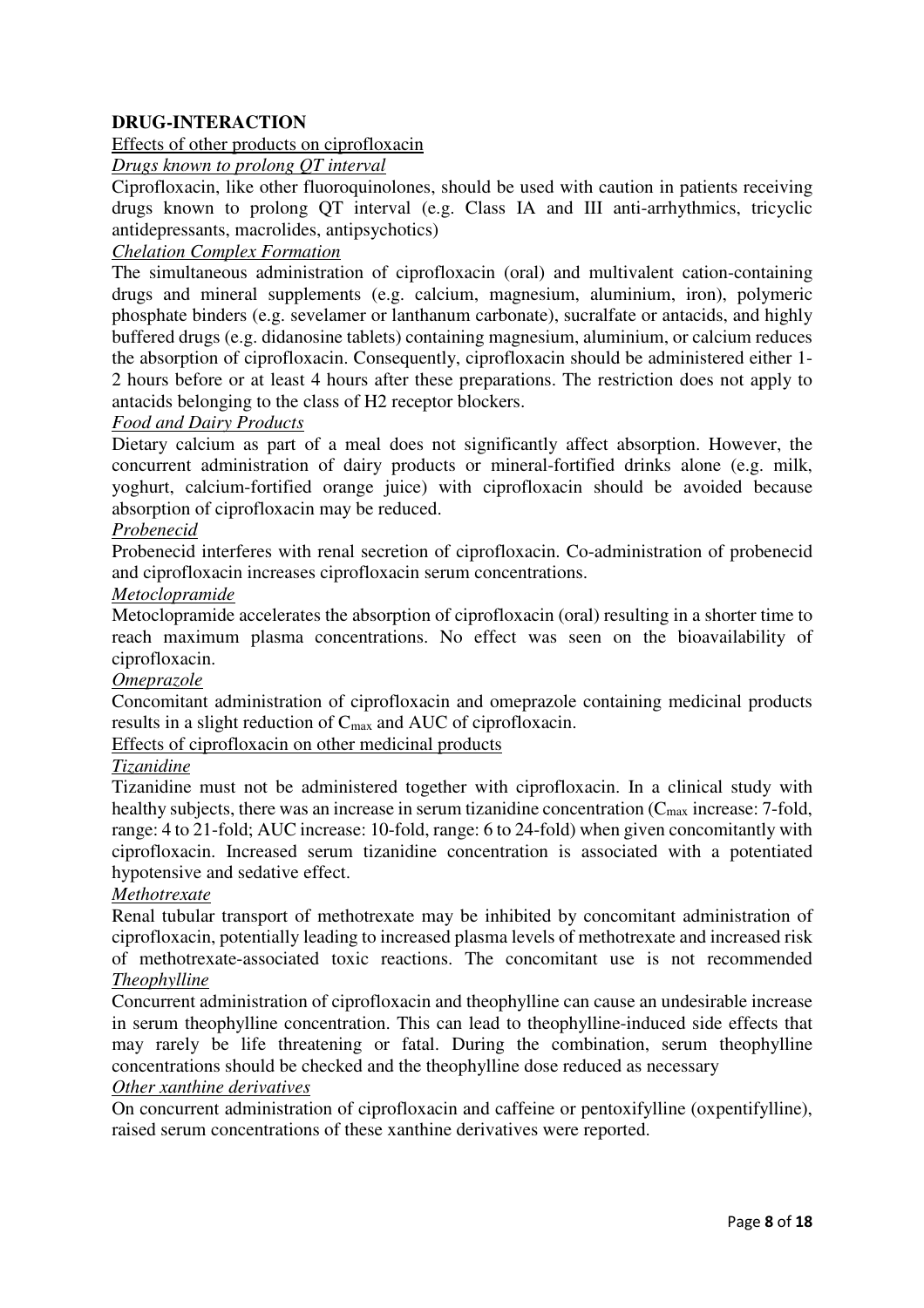## *Phenytoin*

Simultaneous administration of ciprofloxacin and phenytoin may result in increased or reduced serum levels of phenytoin such that monitoring of drug levels is recommended.

## *Cyclosporin*

A transient rise in the concentration of serum creatinine was observed when ciprofloxacin and cyclosporin containing medicinal products were administered simultaneously. Therefore, it is frequently (twice a week) necessary to control the serum creatinine concentrations in these patients.

#### *Vitamin K antagonists*

Simultaneous administration of ciprofloxacin with a vitamin K antagonist may augment its anti-coagulant effects. The risk may vary with the underlying infection, age and general status of the patient so that the contribution of ciprofloxacin to the increase in INR (international normalised ratio) is difficult to assess. The INR should be monitored frequently during and shortly after co-administration of ciprofloxacin with a vitamin K antagonist (e.g., warfarin, acenocoumarol, phenprocoumon, or fluindione).

## *Duloxetine*

In clinical studies, it was demonstrated that concomitant use of duloxetine with strong inhibitors of the CYP450 1A2 isozyme such as fluvoxamine, may result in an increase of AUC and  $C_{\text{max}}$  of duloxetine. Although no clinical data are available on a possible interaction with ciprofloxacin, similar effects can be expected upon concomitant administration

#### *Ropinirole*

It was shown in a clinical study that concomitant use of ropinirole with ciprofloxacin, a moderate inhibitor of the CYP450 1A2 isozyme, results in an increase of C<sub>max</sub> and AUC of ropinirole by 60% and 84%, respectively. Monitoring of ropinirole-related side effects and dose adjustment as appropriate is recommended during and shortly after co-administration with ciprofloxacin.

## *Lidocaine*

It was demonstrated in healthy subjects that concomitant use of lidocaine containing medicinal products with ciprofloxacin, a moderate inhibitor of CYP450 1A2 isozyme, reduces clearance of intravenous lidocaine by 22%. Although lidocaine treatment was well tolerated, a possible interaction with ciprofloxacin associated with side effects may occur upon concomitant administration.

## *Clozapine*

Following concomitant administration of 250 mg ciprofloxacin with clozapine for 7 days, serum concentrations of clozapine and N-desmethylclozapine were increased by 29% and 31%, respectively. Clinical surveillance and appropriate adjustment of clozapine dosage during and shortly after co-administration with ciprofloxacin are advised.

## *Sildenafil*

Cmax and AUC of sildenafil were increased approximately twofold in healthy subjects after an oral dose of 50 mg given concomitantly with 500 mg ciprofloxacin. Therefore, caution should be used prescribing ciprofloxacin concomitantly with sildenafil taking into consideration the risks and the benefits.

## *Agomelatine*

In clinical studies, it was demonstrated that fluvoxamine, as a strong inhibitor of the CYP450 1A2 isoenzyme, markedly inhibits the metabolism of agomelatine resulting in a 60-fold increase of agomelatine exposure. Although no clinical data are available for a possible interaction with ciprofloxacin, a moderate inhibitor of CYP450 1A2, similar effects can be expected upon concomitant administration.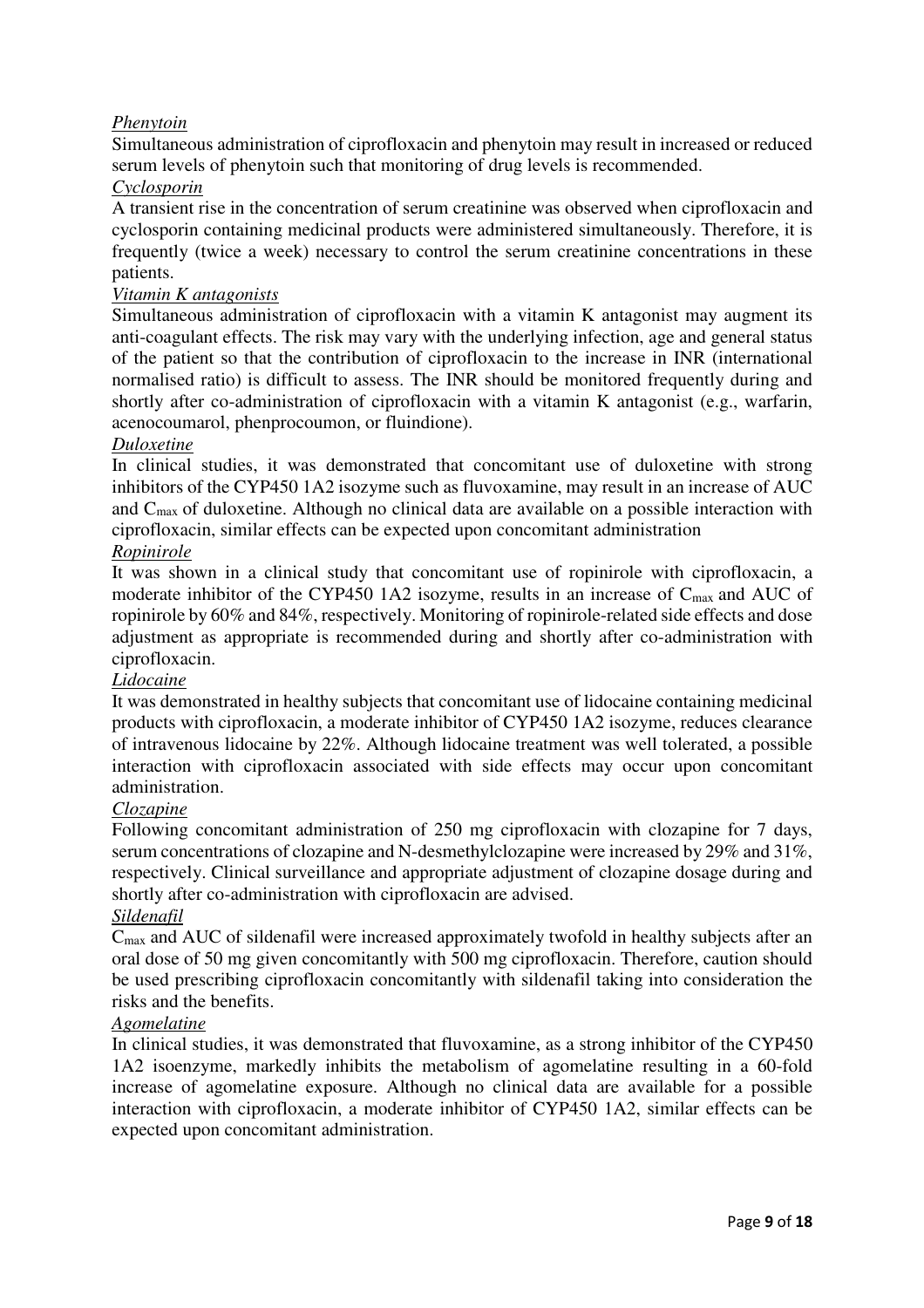## *Zolpidem*

Co-administration of ciprofloxacin may increase blood levels of zolpidem; concurrent use is not recommended.

## **PREGNANCY AND LACTATION**

### Pregnancy

The data that are available on administration of ciprofloxacin to pregnant women indicates no malformative or feto/neonatal toxicity of ciprofloxacin. Animal studies do not indicate direct or indirect harmful effects with respect to reproductive toxicity. In juvenile and prenatal animals exposed to quinolones, effects on immature cartilage have been observed, thus, it cannot be excluded that the drug could cause damage to articular cartilage in the human immature organism / foetus

As a precautionary measure, it is preferable to avoid the use of ciprofloxacin during pregnancy. Breast-feeding

Ciprofloxacin is excreted in breast milk. Due to the potential risk of articular damage, ciprofloxacin should not be used during breast-feeding.

## **EFFECTS ON ABILITY TO DRIVE AND USE MACHINES**

Due to its neurological effects, ciprofloxacin may affect reaction time. Thus, the ability to drive or to operate machinery may be impaired.

## **UNDESIRABLE EFFECTS**

The most commonly reported adverse drug reactions (ADRs) are nausea and diarrhoea. ADRs derived from clinical studies and post-marketing surveillance with Ciproxin (oral, intravenous, and sequential therapy) sorted by categories of frequency are listed below. The frequency analysis takes into account data from both oral and intravenous administration of

| ciprofloxacin.      |           |                 |                                                       |                  |                  |
|---------------------|-----------|-----------------|-------------------------------------------------------|------------------|------------------|
| System Organ Commo  |           | <b>Uncommon</b> | Rare                                                  | <b>Very Rare</b> | <b>Frequency</b> |
| <b>Class</b>        | n         |                 | $\geq$ 1/1,000 to < $\geq$ 1/10,000 to <   < 1/10,000 |                  | not known        |
|                     | >         | 1/100 1/100     | 1/1,000                                               |                  | be<br>(cannot)   |
|                     | to < 1/10 |                 |                                                       |                  | estimated        |
|                     |           |                 |                                                       |                  | from<br>the      |
|                     |           |                 |                                                       |                  | available data)  |
| Infections and      |           | Mycotic         |                                                       |                  |                  |
| <b>Infestations</b> |           | superinfections |                                                       |                  |                  |
| and<br><b>Blood</b> |           | Eosinophilia    | Leukopenia                                            | Haemolytic       |                  |
| Lymphatic           |           |                 | Anaemia                                               | anaemia          |                  |
| <b>System</b>       |           |                 | Neutropenia                                           | Agranulocytosi   |                  |
| <b>Disorders</b>    |           |                 | Leukocytosis                                          |                  |                  |
|                     |           |                 | Thrombocytopeni Pancytopenia                          |                  |                  |
|                     |           |                 | а                                                     | $(life-$         |                  |
|                     |           |                 | Thrombocytaemi                                        | threatening)     |                  |
|                     |           |                 | a                                                     | Bone<br>marrow   |                  |
|                     |           |                 |                                                       | depression       |                  |
|                     |           |                 |                                                       | $(life-$         |                  |
|                     |           |                 |                                                       | threatening)     |                  |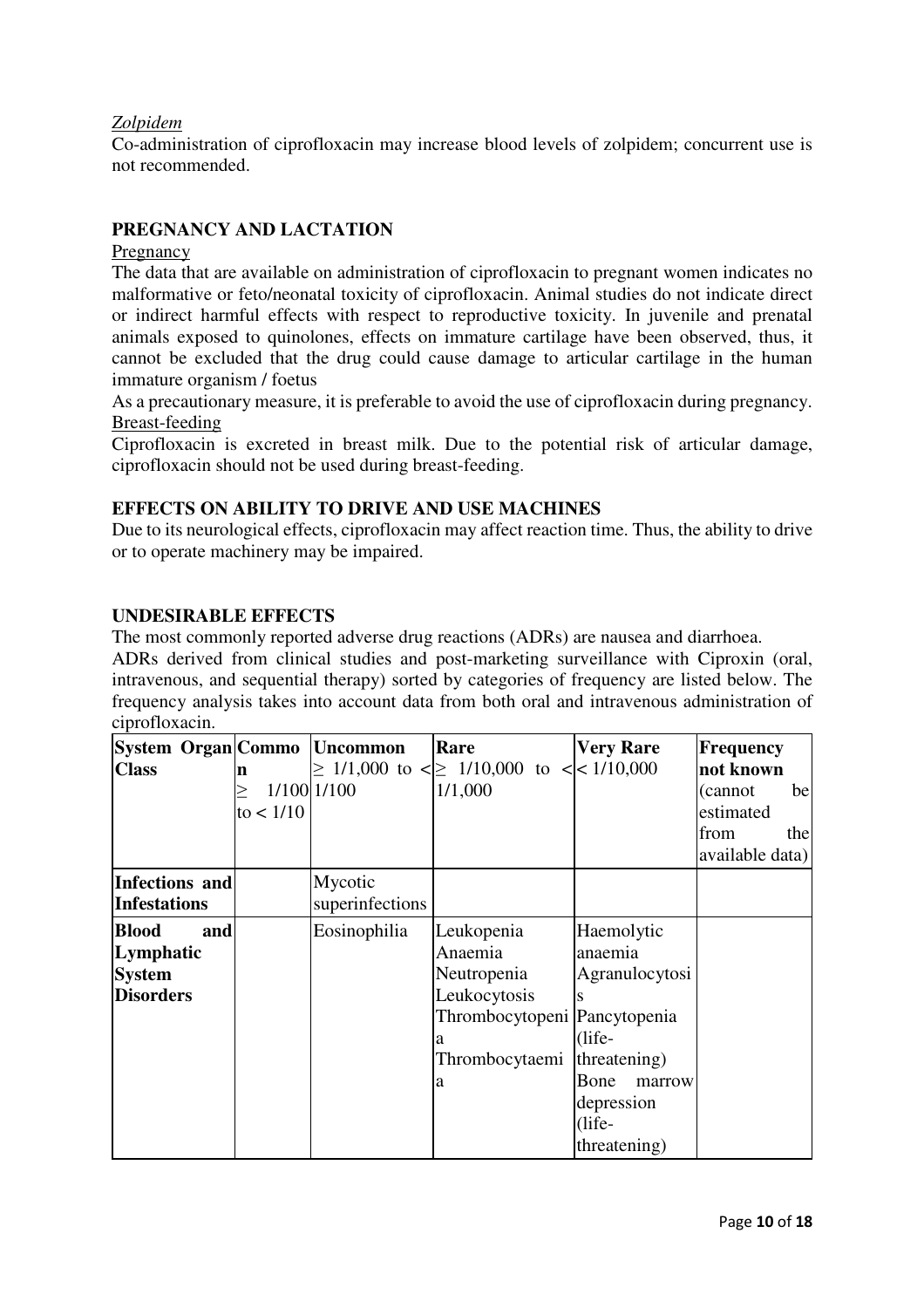| <b>Immune</b><br><b>System</b><br><b>Disorders</b><br><b>Metabolism</b> | Decreased                                       | Allergic reaction<br>Allergic oedema / reaction<br>angiooedema<br>Hyperglycaemia                                                                                                                                                               | Anaphylactic<br>Anaphylactic<br>shock<br>(life-<br>threatening)<br>Serum<br>sickness-like<br>reaction                                                                    |                                                                             |
|-------------------------------------------------------------------------|-------------------------------------------------|------------------------------------------------------------------------------------------------------------------------------------------------------------------------------------------------------------------------------------------------|--------------------------------------------------------------------------------------------------------------------------------------------------------------------------|-----------------------------------------------------------------------------|
| and Nutrition<br><b>Disorders</b>                                       | appetite                                        | Hypoglycaemia                                                                                                                                                                                                                                  |                                                                                                                                                                          |                                                                             |
| Psychiatric<br><b>Disorders</b>                                         | Psychomotor<br>hyperactivity<br>agitation       | Confusion<br>disorientation<br>Anxiety reaction<br>Abnormal dreams culminating<br>Depression<br>(potentially<br>culminating<br>suicidal<br>ideations/thought attempts<br>S<br><b>or</b><br>attempts<br>completed<br>suicide)<br>Hallucinations | and Psychotic<br>reactions<br>(potentially<br>in<br>suicidal<br>ideations/<br>in thoughts<br>or<br>suicide<br>and<br>suicide completed<br>and suicide)                   | Mania,<br>incl.<br>hypomania                                                |
| <b>Nervous</b><br><b>System</b><br><b>Disorders</b>                     | Headache<br><b>Dizziness</b><br>Taste disorders | Par-<br>Dysaesthesia<br>Sleep disorders Hypoaesthesia<br>Tremor<br>Seizures<br>(including<br>epilepticus)<br>Vertigo                                                                                                                           | and Migraine<br>Disturbed<br>coordination<br>Gait<br>disturbance<br>status Olfactory nerve<br>disorders<br>Intracranial<br>hypertension<br>and<br>pseudotumor<br>cerebri | Peripheral<br>neuropathy<br>and polyneur-<br>opathy                         |
| <b>Eye Disorders</b>                                                    |                                                 | Visual<br>disturbances (e.g. distortions)<br>diplopia)                                                                                                                                                                                         | Visual<br>colour                                                                                                                                                         |                                                                             |
| Ear<br>and<br>Labyrinth<br><b>Disorders</b>                             |                                                 | <b>Tinnitus</b><br>Hearing<br>loss<br>Hearing impaired                                                                                                                                                                                         |                                                                                                                                                                          |                                                                             |
| Cardiac<br><b>Disorders</b>                                             |                                                 | Tachycardia                                                                                                                                                                                                                                    |                                                                                                                                                                          | Ventricular<br>arrhythmia,<br>and<br>torsades<br>de<br>pointes<br>(reported |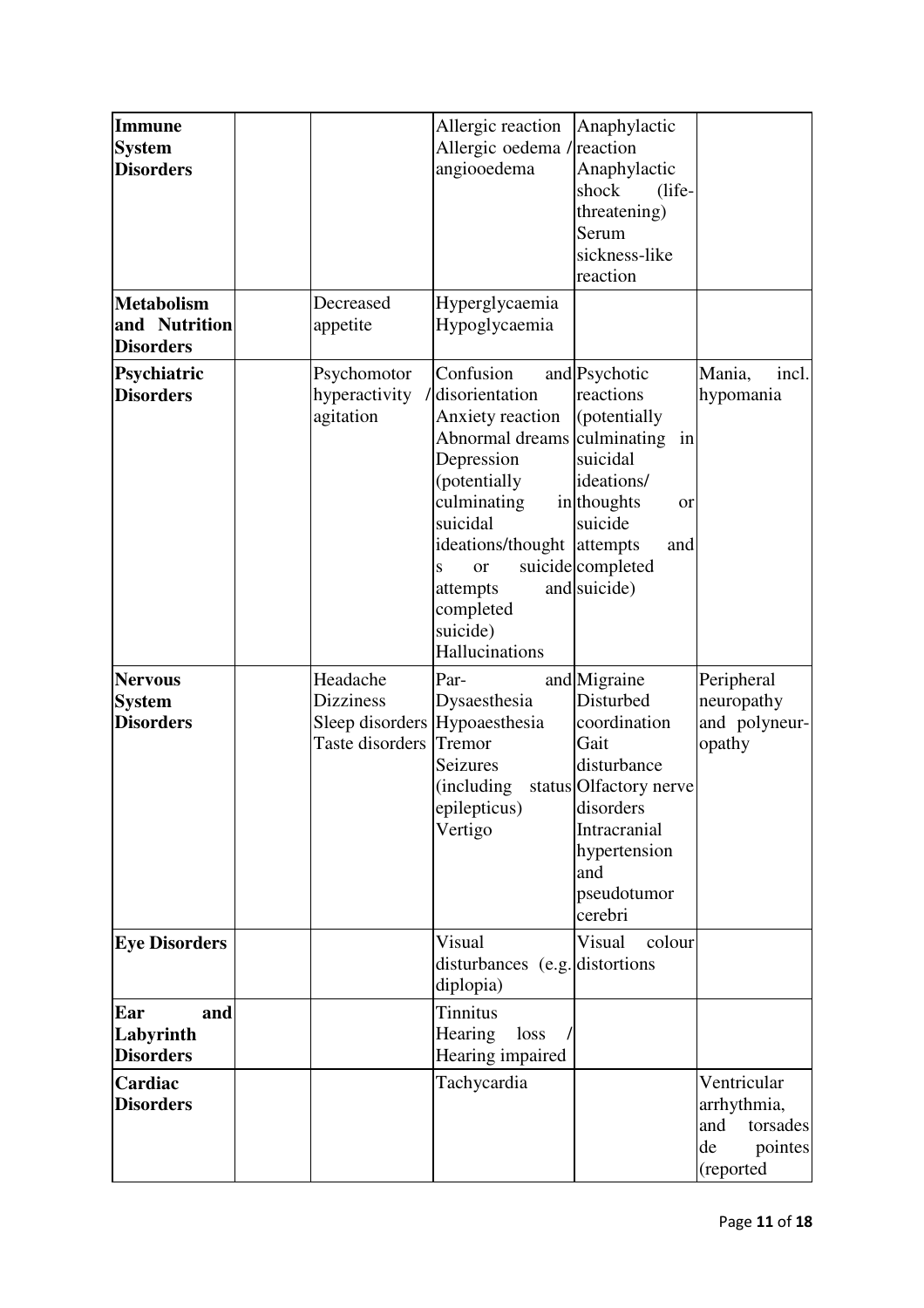| <b>Vascular</b>                                                                       |                         |                                                           | Vasodilatation                                                                                                      | Vasculitis                                                                                                                                                                                                           | predominantly<br>patients<br>in<br>with<br>risk<br>factors for QT<br>prolongation),<br><b>ECG</b><br>QT<br>prolonged                              |
|---------------------------------------------------------------------------------------|-------------------------|-----------------------------------------------------------|---------------------------------------------------------------------------------------------------------------------|----------------------------------------------------------------------------------------------------------------------------------------------------------------------------------------------------------------------|---------------------------------------------------------------------------------------------------------------------------------------------------|
| <b>Disorders</b>                                                                      |                         |                                                           | Hypotension<br>Syncope                                                                                              |                                                                                                                                                                                                                      |                                                                                                                                                   |
| Respiratory,<br>Thoracic and<br><b>Mediastinal</b><br><b>Disorders</b>                |                         |                                                           | Dyspnoea<br>(including<br>asthmatic<br>condition)                                                                   |                                                                                                                                                                                                                      |                                                                                                                                                   |
| Gastro-<br>intestinal<br><b>Disorders</b>                                             | Nausea<br>Diarrhoe<br>a | Vomiting<br>abdominal<br>pains<br>Dyspepsia<br>Flatulence | Antibiotic<br>Gastrointestina associated colitis<br>and (very rarely with<br>possible<br>fatal<br>outcome)          | Pancreatitis                                                                                                                                                                                                         |                                                                                                                                                   |
| <b>Hepatobiliary</b><br><b>Disorders</b>                                              |                         | Increase<br>transaminases<br>Increased<br>bilirubin       | in Hepatic<br>impairment<br>Cholestatic<br>icterus<br>Hepatitis                                                     | Liver<br>necrosis<br>(very<br>rarely<br>progressing<br>to<br>life-threatening<br>hepatic failure)                                                                                                                    |                                                                                                                                                   |
| <b>Skin</b><br>and<br><b>Subcutaneous</b><br><b>Tissue</b><br><b>Disorders</b>        |                         | Rash<br>Pruritus<br>Urticaria                             | Photosensitivity<br>reactions                                                                                       | Petechiae<br>Erythema<br>multiforme<br>Erythema<br>nodosum<br>Stevens-<br>Johnson<br>syndrome<br>(potentially)<br>life-<br>threatening)<br>Toxic<br>epidermal<br>necrolysis<br>(potentially<br>life-<br>threatening) | Acute<br>Generalised<br>Exanthematou<br>Pustulosis<br>S<br>(AGEP)<br>Drug Reaction<br>with<br>Eosinophilia<br>and Systemic<br>Symptoms<br>(DRESS) |
| Musculo-<br>skeletal<br>and<br><b>Connective</b><br><b>Tissue</b><br><b>Disorders</b> |                         | Musculoskeleta Myalgia<br>pain<br>pain)                   | (e.g. Arthritis<br>extremity pain, Increased muscle Tendinitis<br>back pain, chest tone and cramping Tendon rupture | Muscular<br>weakness<br>(predominantly                                                                                                                                                                               |                                                                                                                                                   |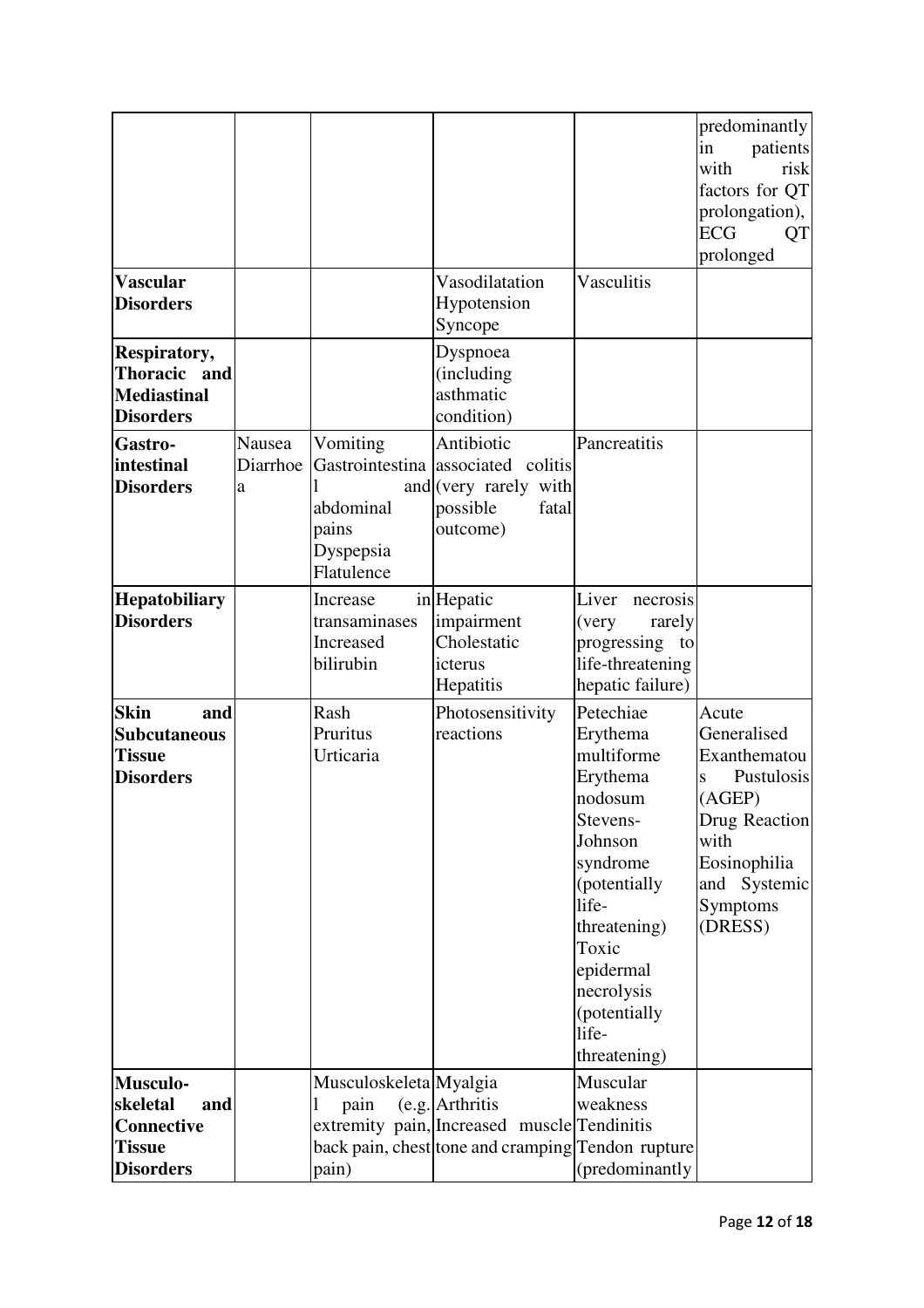|                                                                                           | Arthralgia                                |                                                                                | Achilles<br>tendon)<br>Exacerbation of<br>symptoms<br>of<br>myasthenia<br>gravis. |                                                                                                                      |
|-------------------------------------------------------------------------------------------|-------------------------------------------|--------------------------------------------------------------------------------|-----------------------------------------------------------------------------------|----------------------------------------------------------------------------------------------------------------------|
| <b>Renal</b><br>and<br><b>Urinary</b><br><b>Disorders</b>                                 | Renal<br>impairment                       | Renal failure<br>Haematuria<br>Crystalluria<br>Tubulointerstitial<br>nephritis |                                                                                   |                                                                                                                      |
| <b>General</b><br>Disorders and<br>Administratio<br><b>Site</b><br>n<br><b>Conditions</b> | Asthenia<br>Fever                         | Oedema<br>Sweating<br>(hyperhidrosis)                                          |                                                                                   |                                                                                                                      |
| <b>Investigations</b>                                                                     | Increase<br>blood alkaline<br>phosphatase | in Increased amylase                                                           |                                                                                   | International<br>normalised<br>ratio increased<br>(in<br>patients<br>with<br>treated<br>Vitamin<br>K<br>antagonists) |

Paediatric population

The incidence of arthropathy (arthralgia, arthritis), mentioned above, is referring to data collected in studies with adults. In children, arthropathy is reported to occur commonly.

## **OVERDOSE**

An overdose of 12 g has been reported to lead to mild symptoms of toxicity. An acute overdose of 16 g has been reported to cause acute renal failure.

Symptoms in overdose consist of dizziness, tremor, headache, tiredness, seizures, hallucinations, confusion, abdominal discomfort, renal and hepatic impairment as well as crystalluria and haematuria. Reversible renal toxicity has been reported.

Apart from routine emergency measures, e.g. ventricular emptying followed by medical carbon it is recommended to monitor renal function, including urinary pH and acidify, if required, to prevent crystalluria. Patients should be kept well hydrated. Calcium or magnesium containing antacids may theoretically reduce the absorption of ciprofloxacin in overdoses

Only a small quantity of ciprofloxacin (<10%) is eliminated by haemodialysis or peritoneal dialysis.

In the event of overdose, symptomatic treatment should be implemented. ECG monitoring should be undertaken, because of the possibility of QT interval prolongation.

## **PHARMACOLOGICAL PROPERTIES**

## **Pharmacodynamic properties**

Pharmacotherapeutic group: Fluoroquinolones, ATC code: J01MA02

## Mechanism of action

As a fluoroquinolone antibacterial agent, the bactericidal action of ciprofloxacin results from the inhibition of both type II topoisomerase (DNA-gyrase) and topoisomerase IV, required for bacterial DNA replication, transcription, repair and recombination.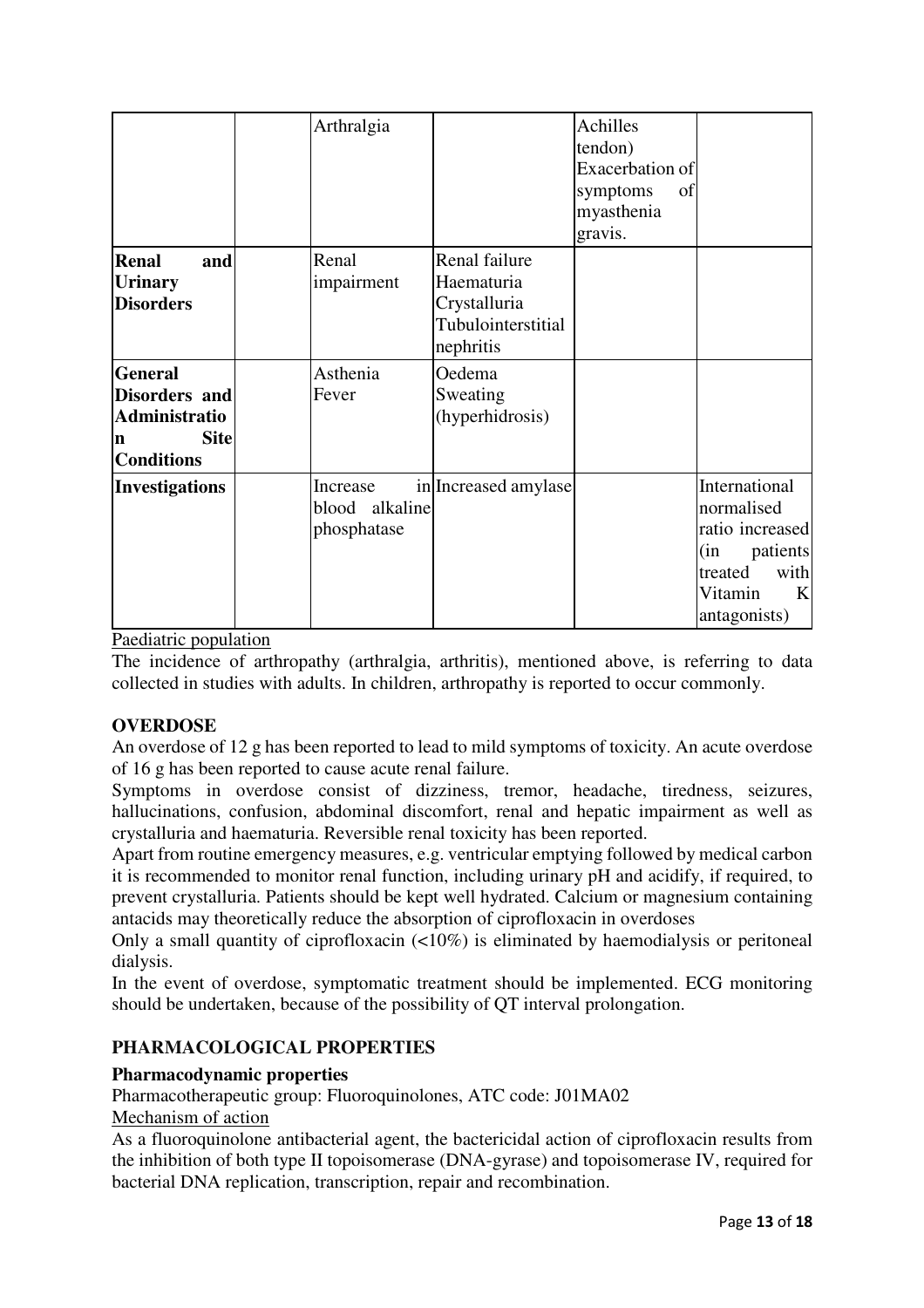Pharmacokinetic/pharmacodynamic relationship

Efficacy mainly depends on the relation between the maximum concentration in serum  $(C_{\text{max}})$ and the minimum inhibitory concentration (MIC) of ciprofloxacin for a bacterial pathogen and the relation between the area under the curve (AUC) and the MIC.

Mechanism of resistance:

*In-vitro* resistance to ciprofloxacin can be acquired through a stepwise process by target site mutations in both DNA gyrase and topoisomerase IV. The degree of cross-resistance between ciprofloxacin and other fluoroquinolones that results is variable. Single mutations may not result in clinical resistance, but multiple mutations generally result in clinical resistance to many or all active substances within the class.

Impermeability and/or active substance efflux pump mechanisms of resistance may have a variable effect on susceptibility to fluoroquinolones, which depends on the physiochemical properties of the various active substances within the class and the affinity of transport systems for each active substance. All *in-vitro* mechanisms of resistance are commonly observed in clinical isolates. Resistance mechanisms that inactivate other antibiotics such as permeation barriers (common in *Pseudomonas aeruginosa)* and efflux mechanisms may affect susceptibility to ciprofloxacin*.*

Plasmid-mediated resistance encoded by qnr-genes has been reported.

Spectrum of antibacterial activity

Breakpoints separate susceptible strains from strains with intermediate susceptibility and the latter from resistant strains:

*EUCAST Recommendations*

| <b>Microorganisms</b>                                  | <b>Susceptible</b> | <b>Resistant</b> |
|--------------------------------------------------------|--------------------|------------------|
| Enterobacteriaceae                                     | $S \leq 0.5$ mg/L  | $R > 1$ mg/L     |
| Pseudomonas spp                                        | $S \leq 0.5$ mg/L  | $R > 1$ mg/L     |
| Acinetobacter spp                                      | $S \leq 1$ mg/L    | $R > 1$ mg/L     |
| Staphylococcus spp. $1$                                | $S \leq 1$ mg/L    | $R > 1$ mg/L     |
| Haemophilus<br>influenzae and Moraxella<br>catarrhalis | $S \leq 0.5$ mg/L  | $R > 0.5$ mg/L   |
| Neisseria gonorrhoeae                                  | $S \leq 0.03$ mg/L | $R > 0.06$ mg/L  |
| Neisseria meningitidis                                 | $S \leq 0.03$ mg/L | $R > 0.06$ mg/L  |
| Non-species-related<br>breakpoints*                    | $S \leq 0.5$ mg/L  | $R > 1$ mg/L     |

1 *Staphylococcus* spp. - breakpoints for ciprofloxacin relate to high dose therapy.

\* Non-species-related breakpoints have been determined mainly on the basis of PK/PD data and are independent of MIC distributions of specific species. They are for use only for species that have not been given a species-specific breakpoint and not for those species where susceptibility testing is not recommended.

The prevalence of acquired resistance may vary geographically and with time for selected species and local information on resistance is desirable, particularly when treating severe infections. As necessary, expert advice should be sought when the local prevalence of resistance is such that the utility of the agent in at least some types of infections is questionable. Groupings of relevant species according to ciprofloxacin susceptibility.

## **COMMONLY SUSCEPTIBLE SPECIES**

Aerobic Gram-positive micro-organisms

*Bacillus anthracis* (1)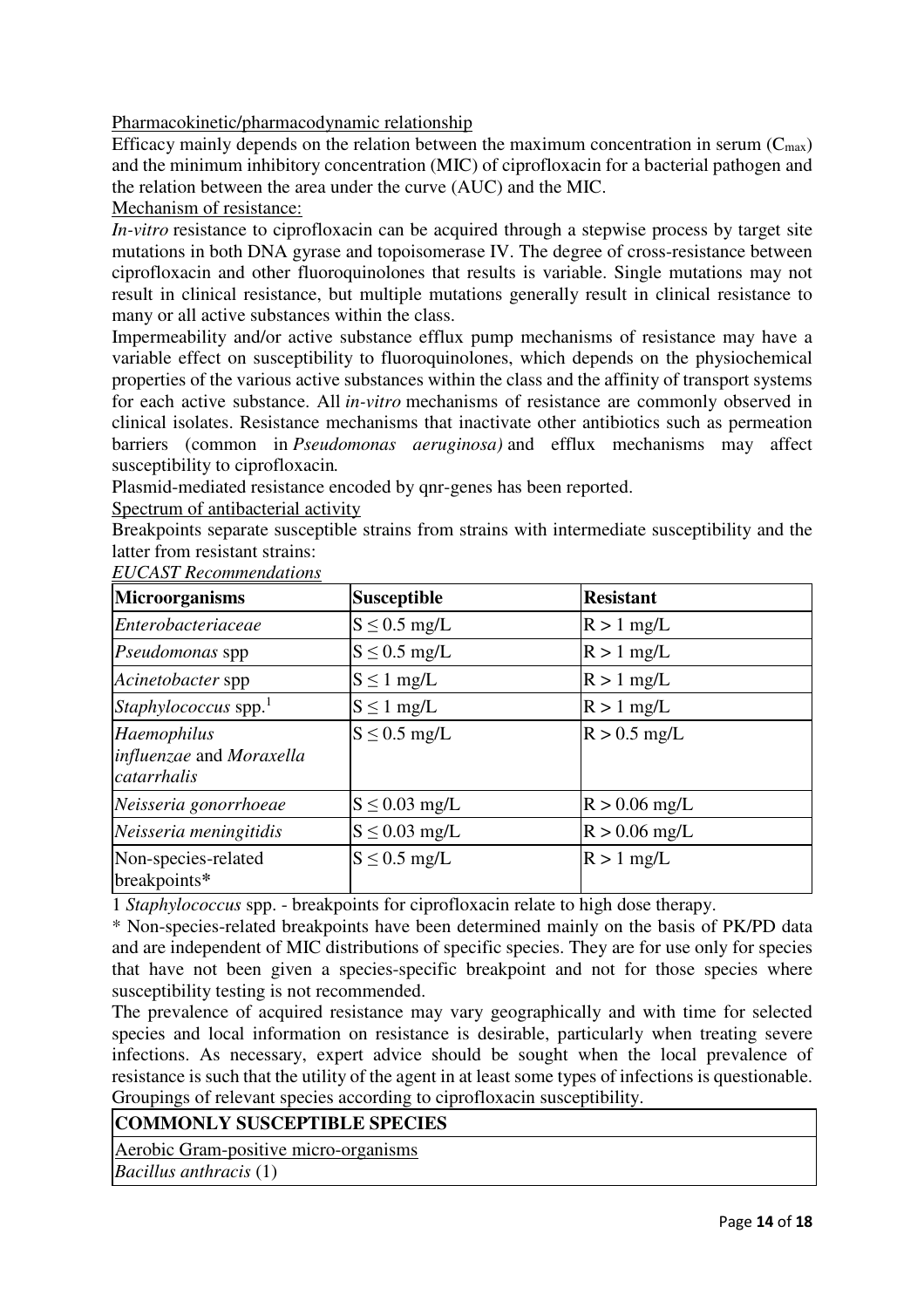| Aerobic Gram-negative micro-organisms                                                                                                                                                                                                                                                                                                                                                                                                                     |  |
|-----------------------------------------------------------------------------------------------------------------------------------------------------------------------------------------------------------------------------------------------------------------------------------------------------------------------------------------------------------------------------------------------------------------------------------------------------------|--|
|                                                                                                                                                                                                                                                                                                                                                                                                                                                           |  |
| Aeromonas spp.                                                                                                                                                                                                                                                                                                                                                                                                                                            |  |
| Brucella spp.                                                                                                                                                                                                                                                                                                                                                                                                                                             |  |
| Citrobacter koseri                                                                                                                                                                                                                                                                                                                                                                                                                                        |  |
| Francisella tularensis                                                                                                                                                                                                                                                                                                                                                                                                                                    |  |
| Haemophilus ducreyi                                                                                                                                                                                                                                                                                                                                                                                                                                       |  |
| Haemophilus influenzae*                                                                                                                                                                                                                                                                                                                                                                                                                                   |  |
| Legionella spp.                                                                                                                                                                                                                                                                                                                                                                                                                                           |  |
| Moraxella catarrhalis*                                                                                                                                                                                                                                                                                                                                                                                                                                    |  |
| Neisseria meningitidis                                                                                                                                                                                                                                                                                                                                                                                                                                    |  |
| Pasteurella spp.                                                                                                                                                                                                                                                                                                                                                                                                                                          |  |
| Salmonella spp.*                                                                                                                                                                                                                                                                                                                                                                                                                                          |  |
| Shigella spp.*                                                                                                                                                                                                                                                                                                                                                                                                                                            |  |
| Vibrio spp.                                                                                                                                                                                                                                                                                                                                                                                                                                               |  |
| Yersinia pestis                                                                                                                                                                                                                                                                                                                                                                                                                                           |  |
| Anaerobic micro-organisms                                                                                                                                                                                                                                                                                                                                                                                                                                 |  |
| <b>Mobiluncus</b>                                                                                                                                                                                                                                                                                                                                                                                                                                         |  |
| Other micro-organisms                                                                                                                                                                                                                                                                                                                                                                                                                                     |  |
| Chlamydia trachomatis (\$)                                                                                                                                                                                                                                                                                                                                                                                                                                |  |
| Chlamydia pneumoniae (\$)                                                                                                                                                                                                                                                                                                                                                                                                                                 |  |
| Mycoplasma hominis (\$)                                                                                                                                                                                                                                                                                                                                                                                                                                   |  |
| Mycoplasma pneumoniae (\$)                                                                                                                                                                                                                                                                                                                                                                                                                                |  |
| SPECIES FOR WHICH ACQUIRED RESISTANCE MAY BE A PROBLEM                                                                                                                                                                                                                                                                                                                                                                                                    |  |
| Aerobic Gram-positive micro-organisms                                                                                                                                                                                                                                                                                                                                                                                                                     |  |
| <i>Enterococcus faecalis</i> (\$)                                                                                                                                                                                                                                                                                                                                                                                                                         |  |
| Staphylococcus spp. *(2)                                                                                                                                                                                                                                                                                                                                                                                                                                  |  |
|                                                                                                                                                                                                                                                                                                                                                                                                                                                           |  |
| <b>Aerobic Gram-negative micro-organisms</b>                                                                                                                                                                                                                                                                                                                                                                                                              |  |
|                                                                                                                                                                                                                                                                                                                                                                                                                                                           |  |
|                                                                                                                                                                                                                                                                                                                                                                                                                                                           |  |
|                                                                                                                                                                                                                                                                                                                                                                                                                                                           |  |
| Citrobacter freundii*                                                                                                                                                                                                                                                                                                                                                                                                                                     |  |
|                                                                                                                                                                                                                                                                                                                                                                                                                                                           |  |
|                                                                                                                                                                                                                                                                                                                                                                                                                                                           |  |
|                                                                                                                                                                                                                                                                                                                                                                                                                                                           |  |
|                                                                                                                                                                                                                                                                                                                                                                                                                                                           |  |
|                                                                                                                                                                                                                                                                                                                                                                                                                                                           |  |
|                                                                                                                                                                                                                                                                                                                                                                                                                                                           |  |
|                                                                                                                                                                                                                                                                                                                                                                                                                                                           |  |
|                                                                                                                                                                                                                                                                                                                                                                                                                                                           |  |
|                                                                                                                                                                                                                                                                                                                                                                                                                                                           |  |
|                                                                                                                                                                                                                                                                                                                                                                                                                                                           |  |
|                                                                                                                                                                                                                                                                                                                                                                                                                                                           |  |
|                                                                                                                                                                                                                                                                                                                                                                                                                                                           |  |
|                                                                                                                                                                                                                                                                                                                                                                                                                                                           |  |
| Acinetobacter baumannii <sup>+</sup><br>Burkholderia cepacia <sup>+*</sup><br>Campylobacter spp. $**$<br>Enterobacter aerogenes<br>Enterobacter cloacae*<br>Escherichia coli*<br>Klebsiella oxytoca<br>Klebsiella pneumoniae*<br>Morganella morganii*<br>Neisseria gonorrhoeae*<br>Proteus mirabilis*<br>Proteus vulgaris*<br>Providencia spp.<br>Pseudomonas aeruginosa*<br>Pseudomonas fluorescens<br>Serratia marcescens*<br>Anaerobic micro-organisms |  |
|                                                                                                                                                                                                                                                                                                                                                                                                                                                           |  |
| Peptostreptococcus spp.<br>Propionibacterium acnes                                                                                                                                                                                                                                                                                                                                                                                                        |  |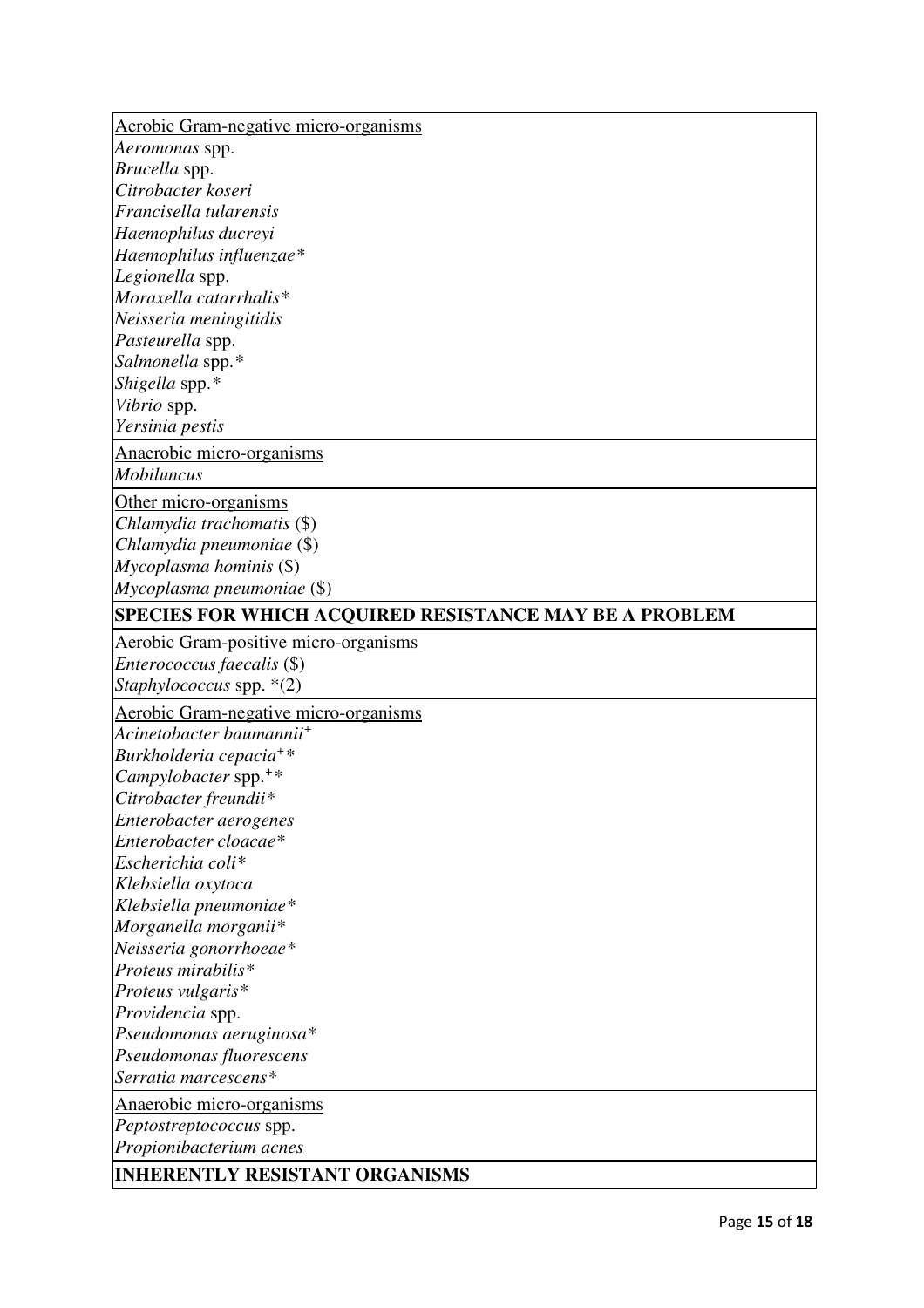Aerobic Gram-positive micro-organisms

*Actinomyces*

*Enteroccus faecium*

*Listeria monocytogenes*

Aerobic Gram-negative micro-organisms *Stenotrophomonas maltophilia*

Anaerobic micro-organisms *Excepted as listed above*

Other micro-organisms *Mycoplasma genitalium Ureaplasma urealitycum*

\* Clinical efficacy has been demonstrated for susceptible isolates in approved clinical indications

 $+$ Resistance rate  $> 50\%$  in one or more EU countries

(\$): Natural intermediate susceptibility in the absence of acquired mechanism of resistance

(1): Studies have been conducted in experimental animal infections due to inhalations of *Bacillus anthracis* spores; these studies reveal that antibiotics starting early after exposition avoid the occurrence of the disease if the treatment is made up to the decrease of the number of spores in the organism under the infective dose. The recommended use in human subjects is based primarily on *in-vitro* susceptibility and on animal experimental data together with limited human data. Two-month treatment duration in adults with oral ciprofloxacin given at the following dose, 500 mg bid, is considered as effective to prevent anthrax infection in humans. The treating physician should refer to national and/or international consensus documents regarding treatment of anthrax.

(2): Methicillin-resistant *S. aureus* very commonly express co-resistance to fluoroquinolones. The rate of resistance to methicillin is around 20 to 50% among all staphylococcal species and is usually higher in nosocomial isolates.

## **Pharmacokinetic properties**

Absorption

Following oral administration of single doses of 250 mg, 500 mg, and 750 mg of ciprofloxacin tablets, ciprofloxacin is absorbed rapidly and extensively, mainly from the small intestine, reaching maximum serum concentrations 1-2 hours later.

Single doses of 100-750 mg produced dose-dependent maximum serum concentrations  $(C_{\text{max}})$ between 0.56 and 3.7 mg/L. Serum concentrations increase proportionately with doses up to 1000 mg.

The absolute bioavailability is approximately 70-80%.

A 500 mg oral dose given every 12 hours has been shown to produce an area under the serum concentration-time curve (AUC) equivalent to that produced by an intravenous infusion of 400 mg ciprofloxacin given over 60 minutes every 12 hours.

Distribution

Protein binding of ciprofloxacin is low (20-30%). Ciprofloxacin is present in plasma largely in a non-ionised form and has a large steady state distribution volume of 2-3 L/kg body weight. Ciprofloxacin reaches high concentrations in a variety of tissues such as lung (epithelial fluid, alveolar macrophages, biopsy tissue), sinuses, inflamed lesions (cantharides blister fluid), and the urogenital tract (urine, prostate, endometrium) where total concentrations exceeding those of plasma concentrations are reached.

Biotransformation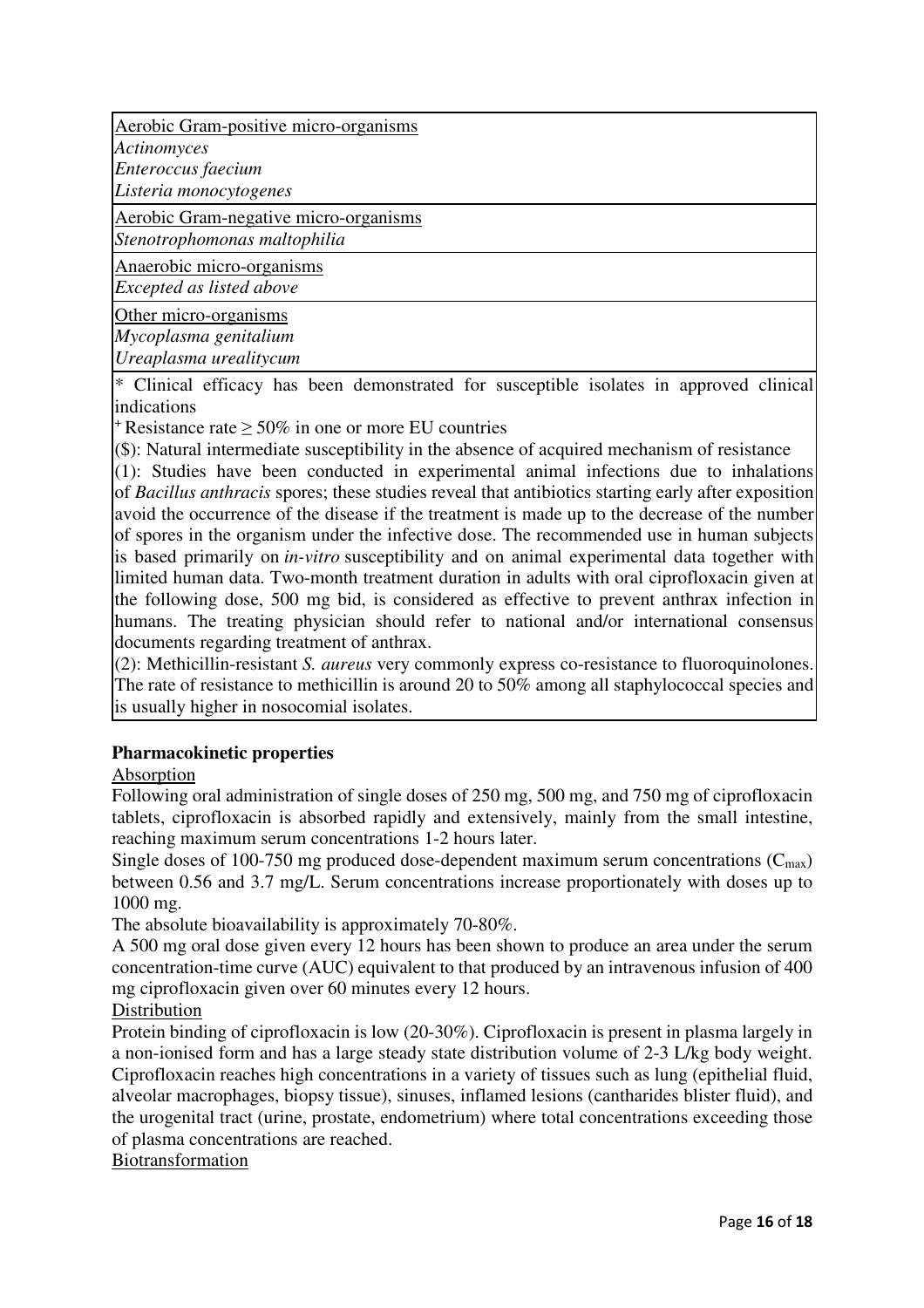Low concentrations of four metabolites have been reported, which were identified as: desethyleneciprofloxacin (M 1), sulphociprofloxacin (M 2), oxociprofloxacin (M 3) and formylciprofloxacin (M 4). The metabolites display *in-vitro*antimicrobial activity but to a lower degree than the parent compound.

Ciprofloxacin is known to be a moderate inhibitor of the CYP 450 1A2 iso-enzymes. Elimination

Ciprofloxacin is largely excreted unchanged both renally and, to a smaller extent, faecally. The serum elimination half-life in subjects with normal renal function is approximately 4-7 hours.

Excretion of ciprofloxacin (% of dose)

|                         | <b>Oral Administration</b> |        |
|-------------------------|----------------------------|--------|
|                         | <i><u><b>Urine</b></u></i> | Faeces |
| Ciprofloxacin           | 144.7                      | 25.0   |
| Metabolites $(M_1-M_4)$ |                            | ں و    |

Renal clearance is between 180-300 mL/kg/h and the total body clearance is between 480-600 mL/kg/h. Ciprofloxacin undergoes both glomerular filtration and tubular secretion. Severely impaired renal function leads to increased half-lives of ciprofloxacin of up to 12 h.

Non-renal clearance of ciprofloxacin is mainly due to active trans-intestinal secretion and metabolism. 1% of the dose is excreted via the biliary route. Ciprofloxacin is present in the bile in high concentrations.

## Paediatric patients

The pharmacokinetic data in paediatric patients are limited.

In a study in children C<sub>max</sub> and AUC were not age-dependent (above one year of age). No notable increase in Cmax and AUC upon multiple dosing (10 mg/kg three times daily) was observed.

In 10 children with severe sepsis  $C_{\text{max}}$  was 6.1 mg/L (range 4.6-8.3 mg/L) after a 1-hour intravenous infusion of 10 mg/kg in children aged less than 1 year compared to 7.2 mg/L (range 4.7-11.8 mg/L) for children between 1 and 5 years of age. The AUC values were 17.4 mg\*h/L (range  $11.8-32.0$  mg\*h/L) and  $16.5$  mg\*h/L (range  $11.0-23.8$  mg\*h/L) in the respective age groups.

These values are within the range reported for adults at therapeutic doses. Based on population pharmacokinetic analysis of paediatric patients with various infections, the predicted mean half-life in children is approx. 4-5 hours and the bioavailability of the oral suspension ranges from 50 to 80%.

## **PRECLINICAL SAFETY DATA**

Non-clinical data reveal no special hazards for humans based on conventional studies of single dose toxicity, repeated dose toxicity, carcinogenic potential, or toxicity to reproduction.

Like a number of other quinolones, ciprofloxacin is phototoxic in animals at clinically relevant exposure levels. Data on photomutagenicity/photocarcinogenicity show a weak photomutagenic or phototumorigenic effect of ciprofloxacin *in-vitro* and in animal experiments. This effect was comparable to that of other gyrase inhibitors.

## Articular tolerability

As reported for other gyrase inhibitors, ciprofloxacin causes damage to the large weightbearing joints in immature animals. The extent of the cartilage damage varies according to age, species and dose; the damage can be reduced by taking the weight off the joints. Studies with mature animals (rat, dog) revealed no evidence of cartilage lesions. In a study in young beagle